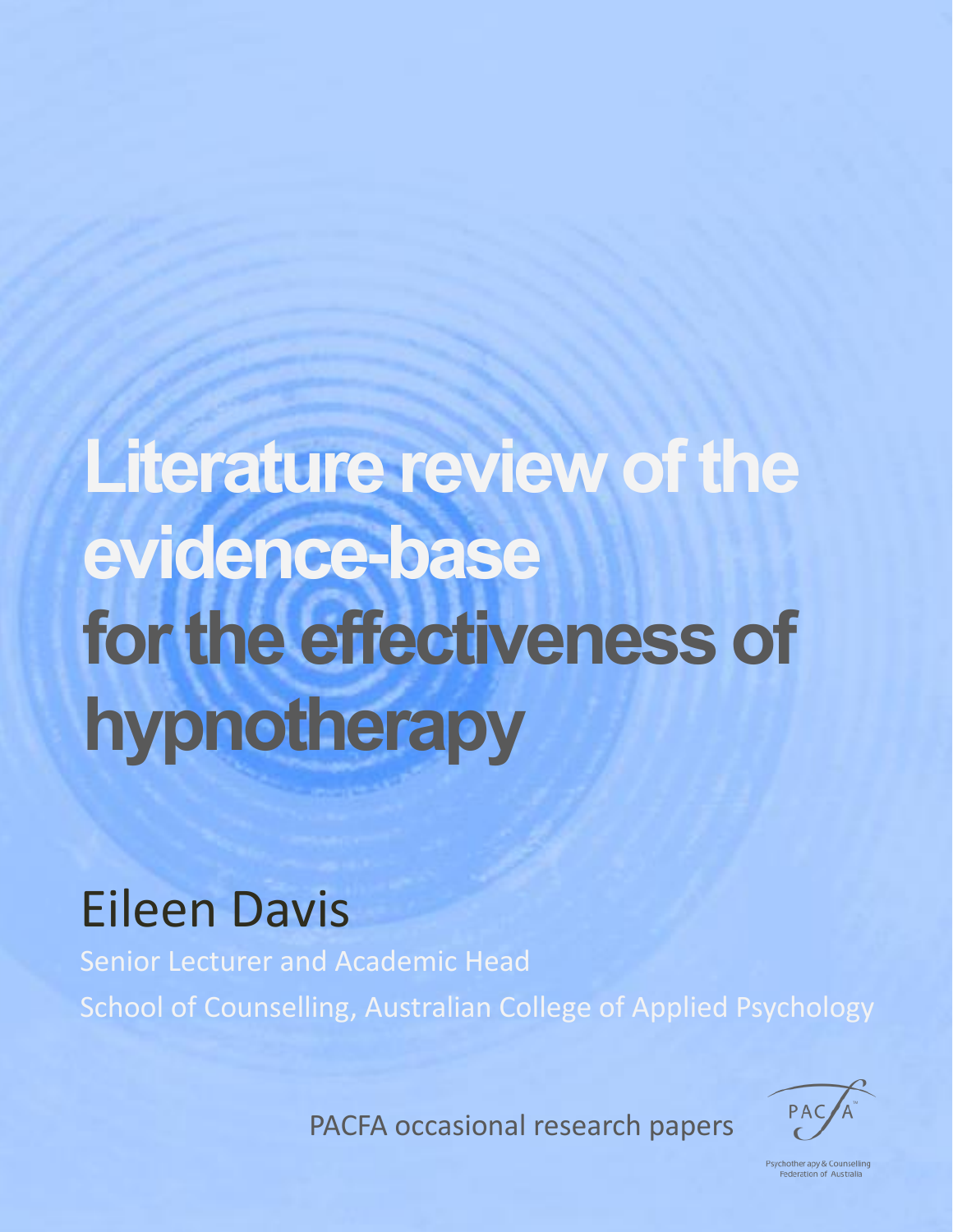© Eileen Davis 2016

This publication is copyright. No part may be reproduced by any process except in accordance with the provisions of the Copyright Act 1968.

#### **Suggested citation:**

Davis, E., (2015), *Literature review of the evidence-base for the effectiveness of hypnotherapy***.** Melbourne: PACFA.

Correspondence concerning this article should be addressed to: Eileen Davis, Senior Lecturer and Academic Head - School of Counselling, ACAP [Eileen.Davis@acap.edu.au](mailto:Eileen.Davis@acap.edu.au)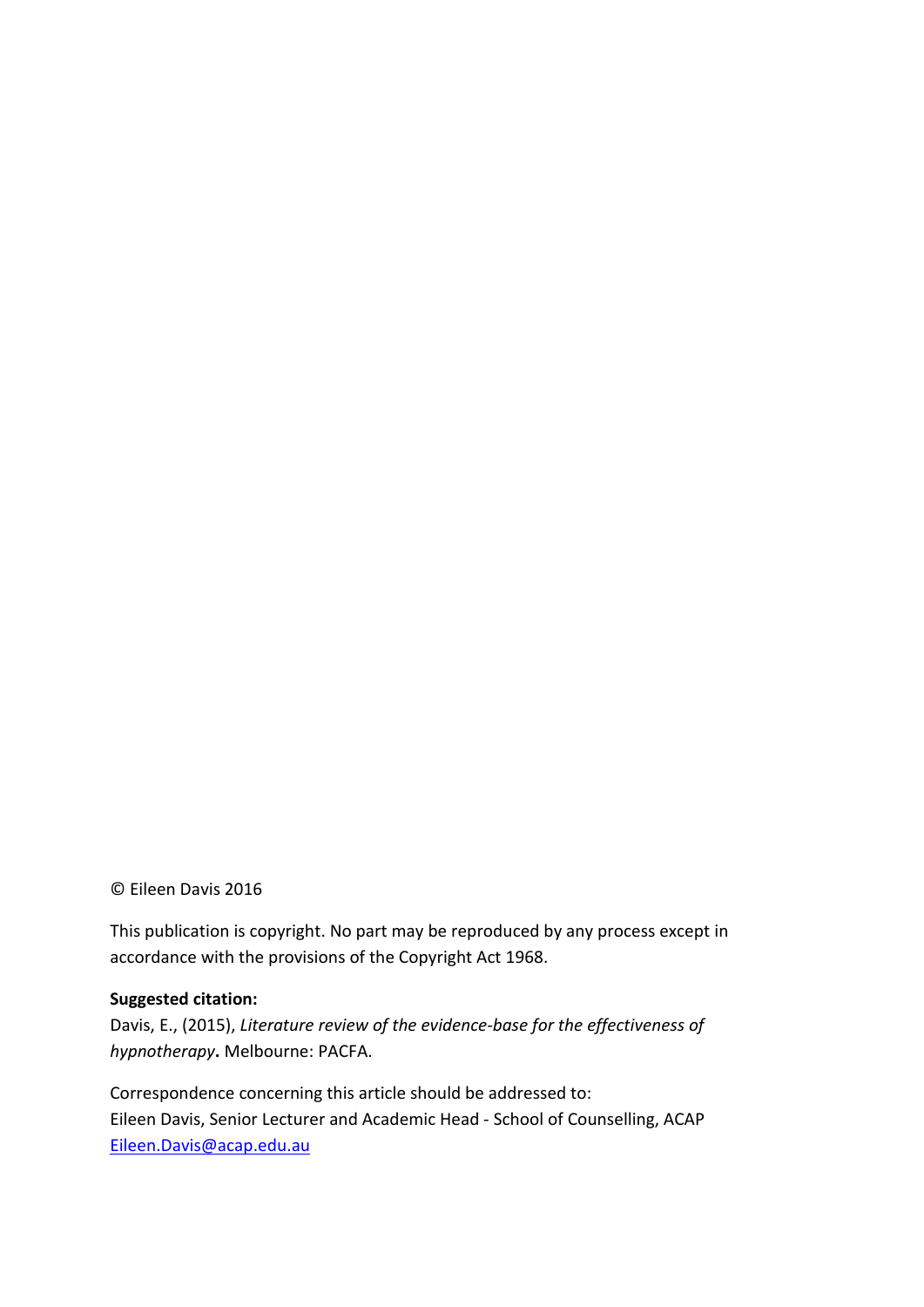### **Foreword**

This Occasional Paper is a literature review of research into the effectiveness of hypnotherapy, and is intended as a resource for counsellors and psychotherapists. It demonstrates a contemporary review of the evidence for the effectiveness of hypnotherapy, applied to two common client presentations, chronic pain and anxiety.

The PACFA Research Committee recognises that it is important for counsellors and psychotherapists to have access to recent research evidence that demonstrates the effectiveness of a range of therapeutic approaches, to assist them in their practice.

It should be noted that this review is necessarily limited in its scope and covers two common conditions: chronic pain and anxiety where hypnotherapy has been effectively applied, which were investigated for evidence of outcomes. It examines ten quality studies of hypnotherapy published between 2008 and 2015, including meta-analyses, randomised controlled trials, randomised clinical trials, repeated measures, clinical trials and clinical reports.

This review has been provided to PACFA by the author, Eileen Davis, Senior Lecturer in the School of Counselling, Australian College of Applied Psychology.

The publication of the Occasional Paper does not imply that PACFA or its Member Associations endorse the particular treatment approaches which are the subject of the review.

The Committee endorses the American Psychological Association's definition of evidence-based practice, adopted in 2005, as "the integration of the best available research evidence with clinical expertise in the context of patient characteristics, culture and preferences", although counsellors and psychotherapists refer to client or consumer rather than 'patient'. The Common Factors research (Ahn & Wampold, 2001) has shown the centrality of the therapeutic relationship to therapeutic effectiveness, and the relatively minimal relevance of specific techniques.

The Committee recognises that there is significant research evidence to indicate the effectiveness of counselling and psychotherapy and that different methods and approaches show broadly equivalent effectiveness. The strength of evidence for effectiveness of any specific counselling and psychotherapy modality is a function of the number, independence and quality of available effectiveness studies, and the quality of these studies is a function of study design, measurements used and the ecological validity (i.e. its approximation to real life conditions) of the research.

The Committee also acknowledges that an absence of evidence for a particular counselling or psychotherapy modality does not mean that it is ineffective or inappropriate. Rather, the evidence showing equivalence of effect for different counselling and psychotherapy interventions justifies a starting point assumption of effectiveness.

The Committee is committed to supporting PACFA Members, Registrants and Member Associations to develop research protocols that will help the profession to build the evidence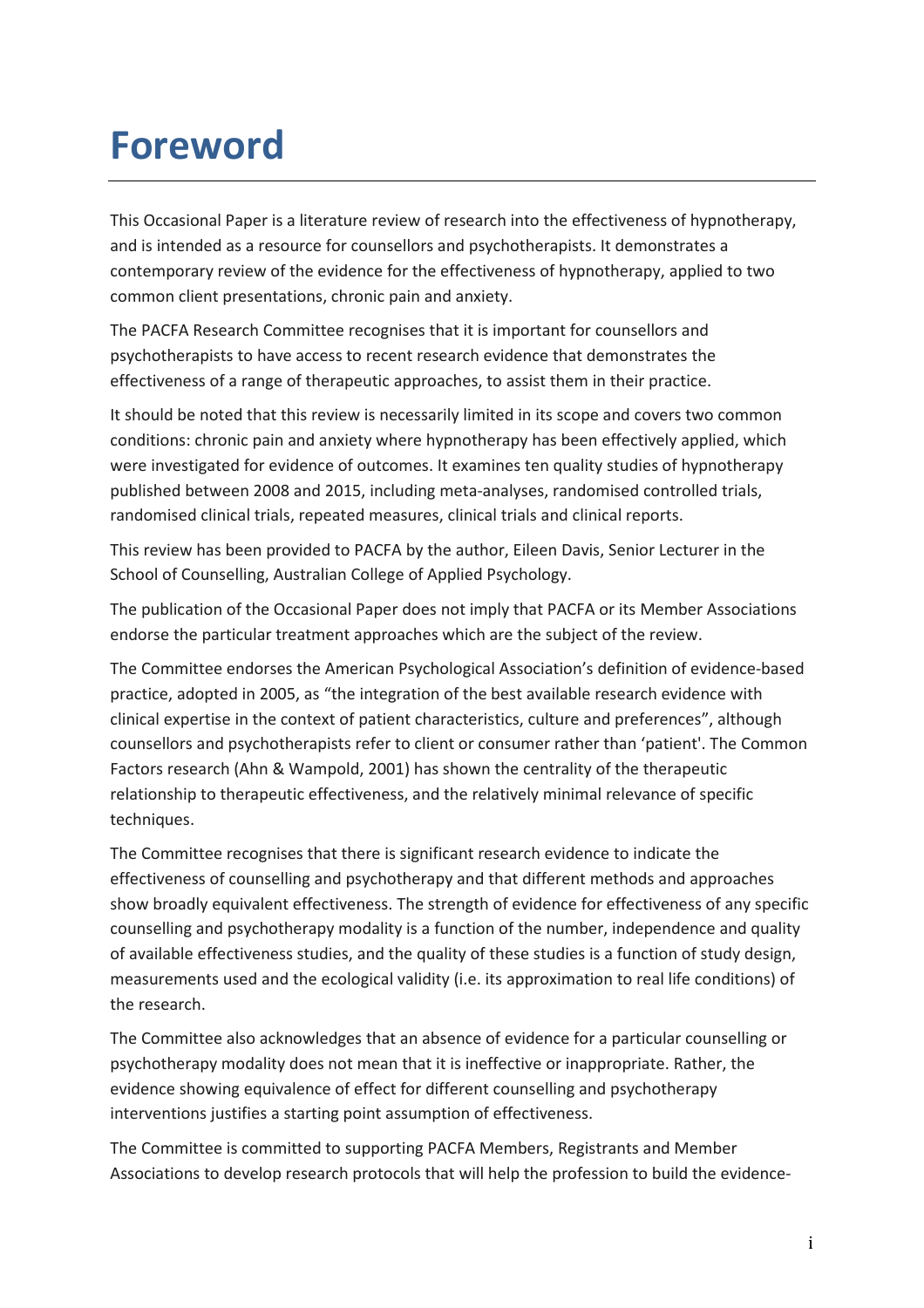base to support the known effectiveness of counselling and psychotherapy. We hope that you will find this document, and others in this new series of Occasional Papers, useful in your practice. We welcome your feedback on this review, and the submission of further reviews for publication in this series.

PACFA Research Committee, 2016

#### **References**

- Ahn, H. & Wampold, B. E. (2001). Where oh where are the specific ingredients? A meta-analysis of component studies in counselling and psychotherapy. Journal of Counselling Psychology, 48(3), 251-257
- [American Psychologica](http://www.apa.org/practice/guidelines/evidence-based-statement.aspx)l Society (APA). (2005). *Policy statement on evidence-based practice in psychology.* Retrieved from http://www.apa.org/practice/guidelines/evidence-basedstatement.aspx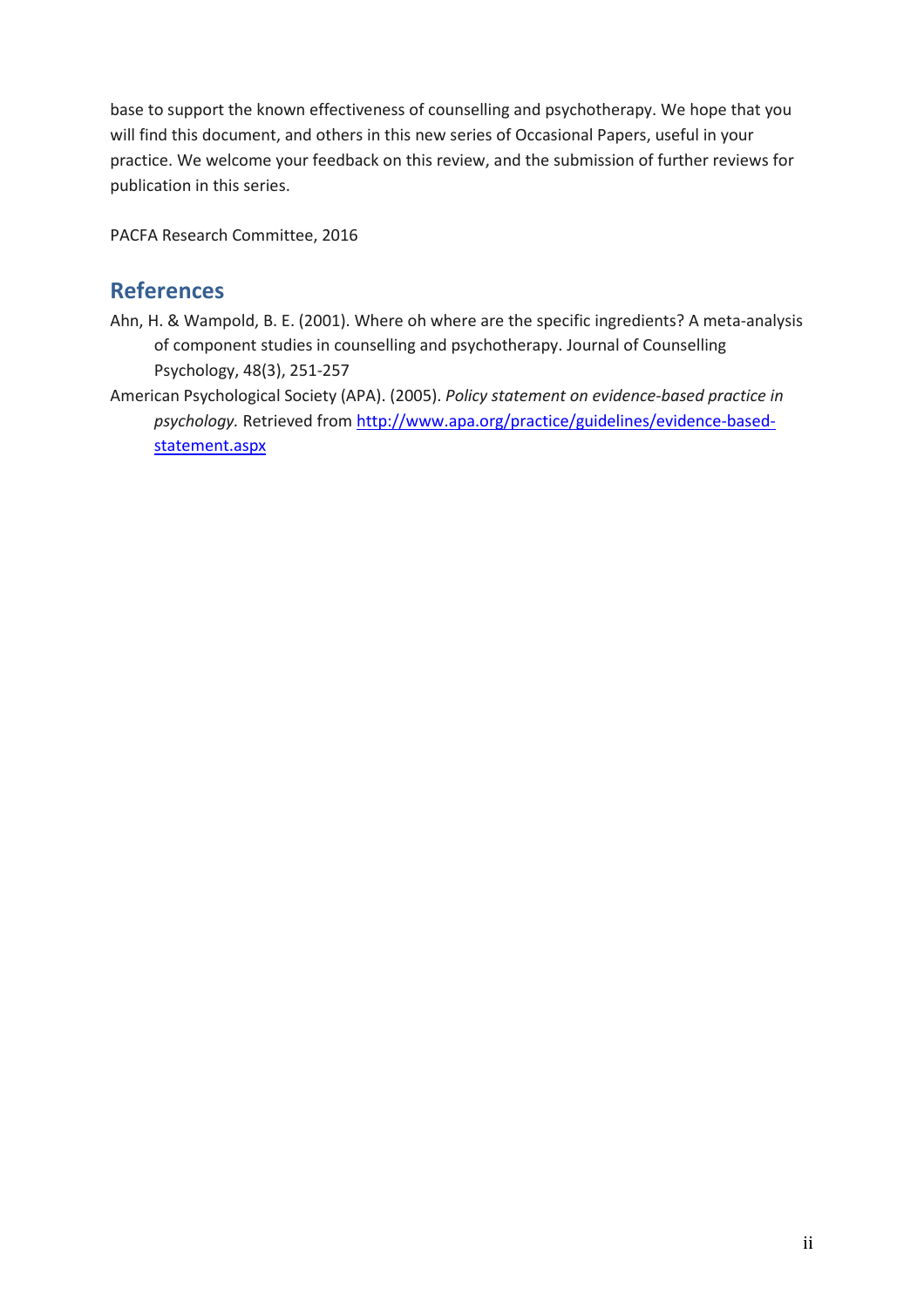# **Abstract**

The goal of this literature review is to provide a contemporary review of research on the effectiveness of hypnotherapy. Ten studies have been reviewed on the application of hypnotherapy to two common conditions: chronic pain and anxiety. The review found that the studies provided evidence for the effectiveness of hypnotherapy as a treatment to assist in the reduction of pain and anxiety. A stronger evidence base for hypnotherapy has developed over the past decade, and the review provides some key recommendations for future research in this area.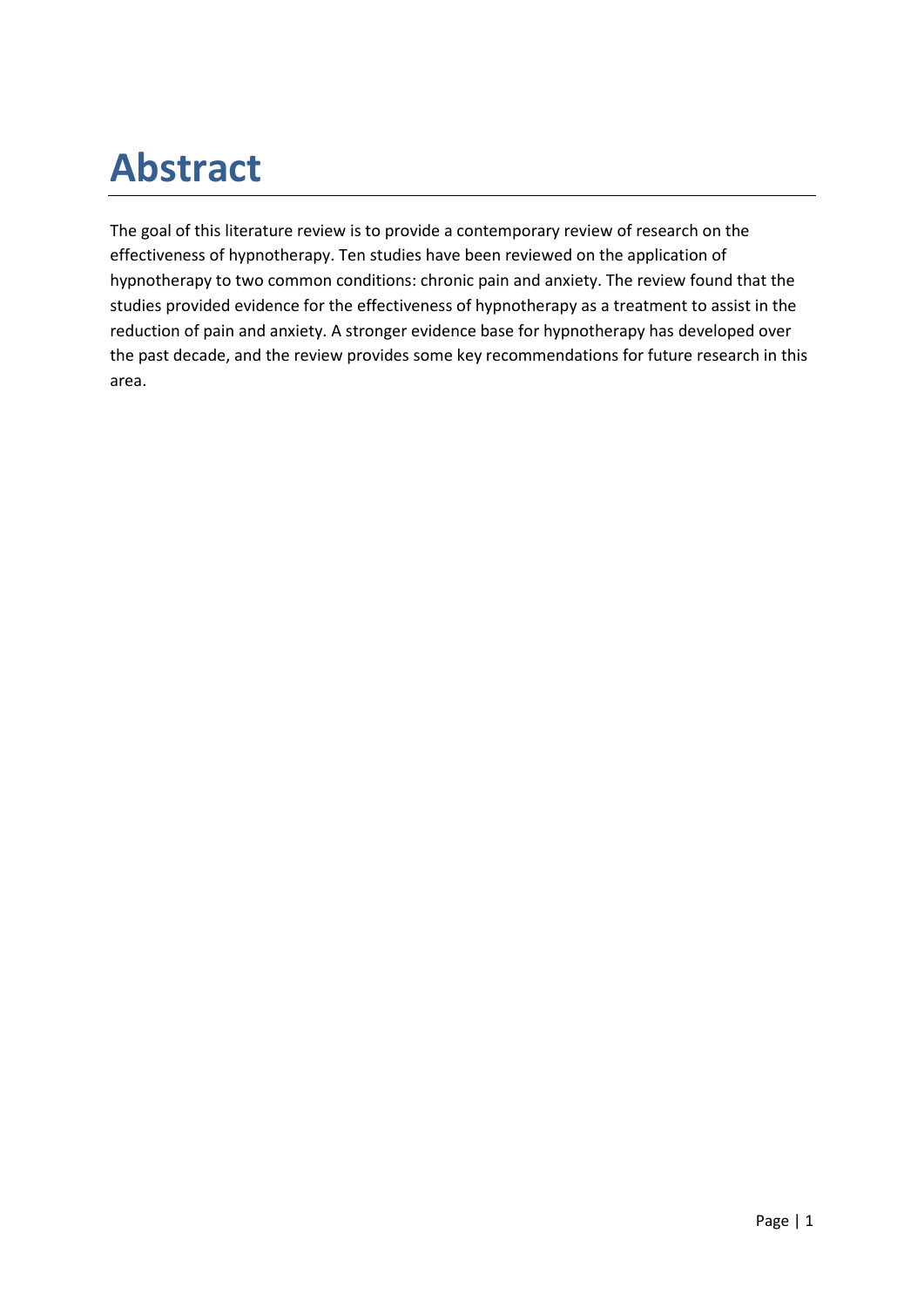## **Literature Review**

Historically, hypnosis has had a somewhat chequered past. Its practice has been associated with witchcraft and hysteria, and its reputation and credibility have suffered at the hands of stage hypnotists. Hypnosis was formerly known as mesmerism, named after Franz Mesmer (1734- 1815), a Viennese physician. Mesmerism was renamed as animal magnetism (1766) when it was thought that magnets assisted clients to go into trance. This was later dispelled, and in 1843 Braid coined the term hypnosis (as cited in Lynn & Kirsch, 2006) which remains current today.

This review of hypnotherapy research and literature describes the characteristics, findings and conclusions of selected, rigorous studies on pain and anxiety. A comparison of studies and their findings is presented to determine their validity. Knowledge gaps in the literature are identified and recommendations made for future research.

The Greek word 'hypno' translates as sleep, though the present understanding of hypnosis is that it is not a sleep-like state. The most recent definition of hypnosis published by the American Psychological Association (APA) Division 30 is that hypnosis is "a state of consciousness involving focused attention and reduced peripheral awareness characterized by an enhanced capacity for response to suggestion" (Elkins, Barabasz, Council & Spiegel, 2015, p. 382).

Mende (2009, p. 182) states that "even though suggestional phenomena exist outside hypnosis, hypnosis is the only therapeutic technique making systematic, intentional usage of suggestions." Mende (2009) comments that fMRI-studies (functional magnetic resonance imaging) allow for a stronger sense of what hypnosis is not. Hypnosis is not a 'waking state', 'relaxation', 'sleep' or 'meditation'.

The APA Division 30 describes the process of hypnosis as hypnotic induction, which is a "procedure designed to induce hypnosis" (Elkins, Barabasz, Council, & Spiegel, 2015, p. 382). Consideration is given to the client's hypnotisability, which is "an individual's ability to experience suggested alterations in physiology, sensations, emotions, thoughts, or behavior during hypnosis" (pp. 382-383).

Yapko (2012, p. 6) provides a useful definition of hypnosis that connects hypnosis and therapy: "hypnosis is conceptualized and treated as a means of helping clients develop powerful personal resources that can be purposefully directed towards achieving their therapeutic goals." These "powerful personal resources" have not been specifically addressed in this literature review, however, this would be a valuable area for future research.

In general, it is disappointing to realise that the promotion and use of hypnosis may have been unnecessarily delayed due to the sensational history of hypnosis and the lack of evidence-based research. However, hypnosis has emerged over the last fifty years as an evidence-based therapy. The research is strong, as Weisberg (2008, p. 13) states: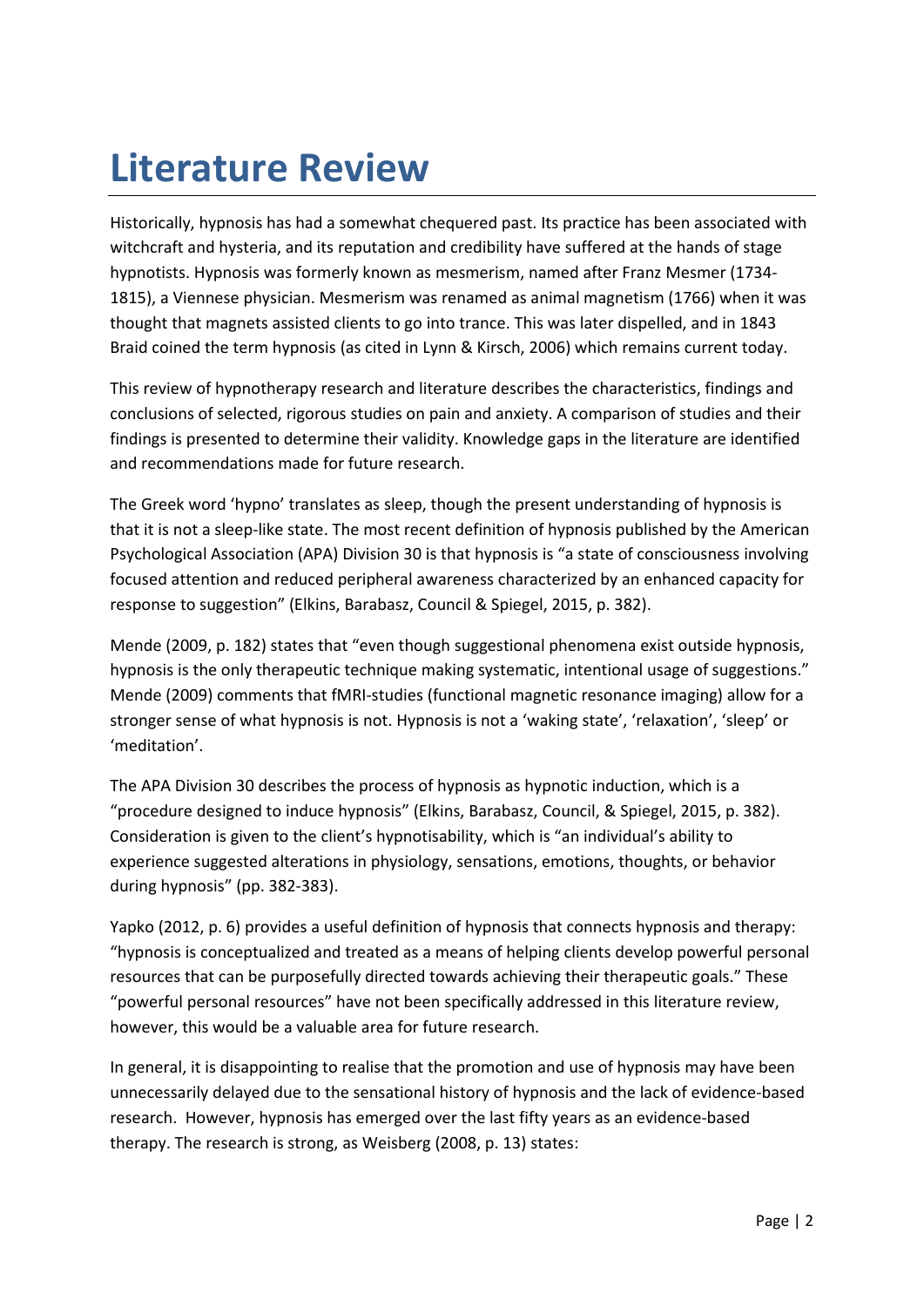A substantial body of research demonstrates the efficacy of hypnosis as part of the integrative treatment of many conditions that traditional medicine has found difficult to treat. For some disorders (such as irritable bowel syndrome) the evidence for the efficacy of hypnosis is so robust that it could be argued that it is unethical not to inform patients about this treatment modality. Better evidence exists now supporting the use of hypnosis to relieve discomfort associated with many diagnostic and invasive procedures.

Weisberg provides strong support for hypnosis as a treatment modality, and this is further supported by Spiegel's (2013, p. 348) research, which found that hypnosis has "special relevance to the assessment and treatment of anxiety disorders, including PTSD, because of its sensitizing role in enhancing the potential for mind–body control".

#### **Search method**

A computer-assisted literature search was conducted using the following databases: EBSCO Host including Academic Search Premier, PsycArticles, Psychology and Behavioral Sciences Collection, PsycBooks, PsycInfo; Sage Psychology Journals; Proquest Psychology Journals; ScienceDirect Social and Behavioural Sciences; and the Cochrane Central Register of Controlled Trials. Key words included hypnosis, hypnotherapy, hypnosis and pain; hypnotherapy and pain; hypnosis and anxiety; hypnotherapy and anxiety, hypnosis effectiveness, cognitive hypnotherapy, cognitive hypnotherapy and anxiety. The studies included in the literature review include metaanalyses; randomised controlled trials; randomised clinical trials; repeated measures; clinical trials; and clinical reports. Hypnosis and hypnotherapy are used interchangeably in the literature, and therefore no distinction between the two is identified in this review.

Wark (2008, p. 31) reviewed eighteen meta-analyses of hypnosis treatments and reported that there are "32 target disorders for which hypnosis is a possible or better treatment". Wark (2008) concluded that other clinical areas for hypnosis treatments could be explored in future research. Mendosa and Capafons (2009), however, suggest that caution is needed as Wark (2008) may have been overly optimistic. This review has searched for more evidence to support or refute Wark's (2008) findings.

Two areas that are the focus for this review are acute and chronic pain control and anxiety reduction. Over the last ten to twenty years, the use of hypnosis in pain control and anxiety has been frequently studied. Seven quality studies on chronic and/or acute pain, and three studies on anxiety, were chosen for this review, and were published between 2008 and 2015. Although the focus of this review is specifically on pain and anxiety, hypnosis treatments for pain and anxiety are known to have significant positive effects on other aspects of participants' lives, including relaxation, positive affect, and increased energy (Jensen & Patterson, 2014).

The selected studies on chronic and/or acute pain and hypnosis are chronologically presented in this review, and include: chronic widespread pain; labour and delivery pain; chronic lower back pain; procedure-related pain in children and adolescents; needle-related procedural pain and distress in children and adolescents with fibromyalgia; and chronic pain treated with hypnosis compared to other interventions. Studies on anxiety and hypnosis are chronologically presented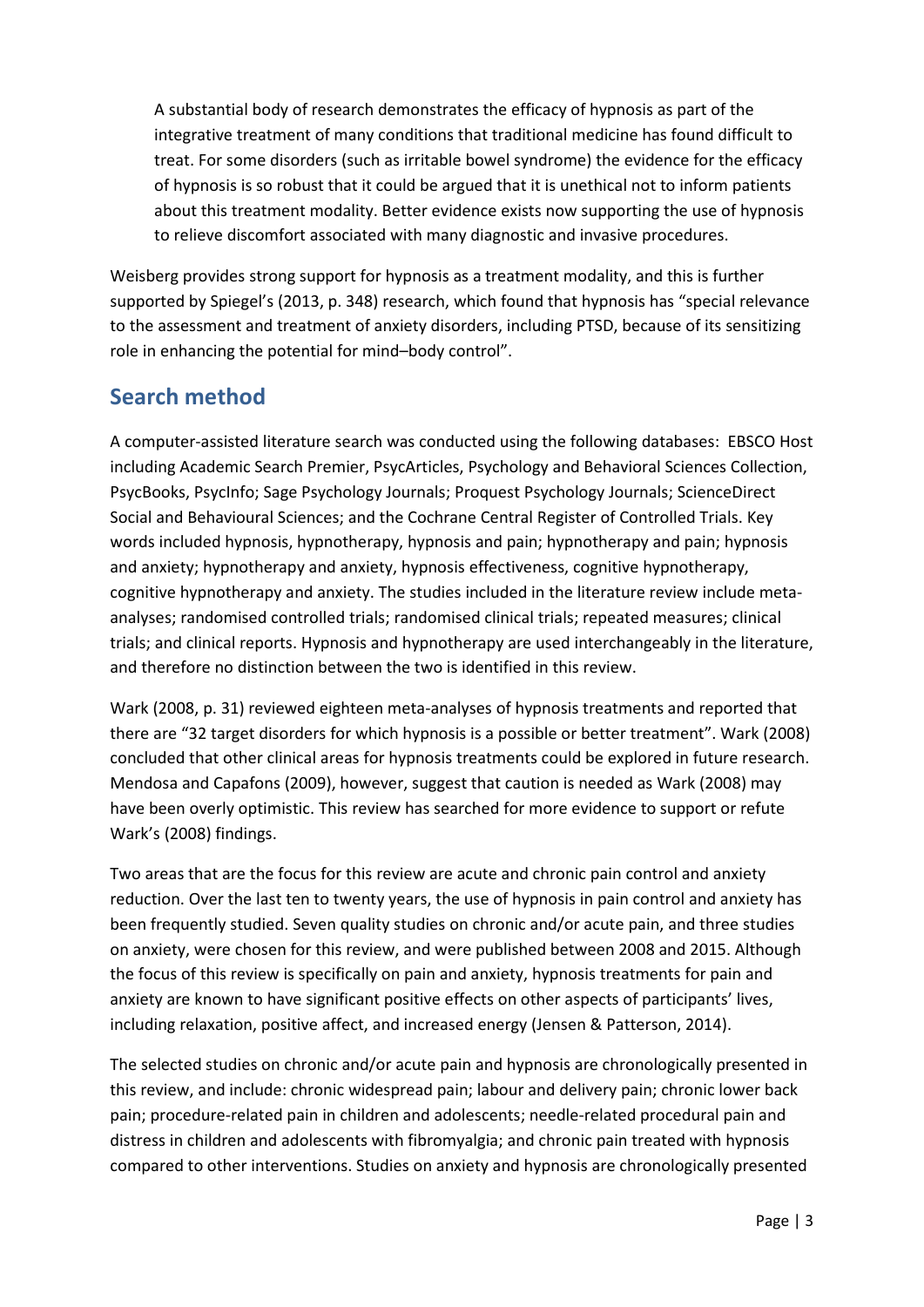in this review, and examine the effectiveness of hypnosis on: exam anxiety; general anxiety and stress; and anxiety, depression, fatigue and sleepiness relating to haemodialysis.

#### **Pain control and hypnotherapy**

Hawkins (2001, p. 69) finds that there is very clear evidence "of sufficient quality, for a number of high-quality review studies, to have concluded that hypnosis has demonstrable efficacy in the treatment of pain". One high quality meta-analysis of hypnotically induced analgesia was conducted by Montgomery, DuHamel and Redd (2000). Montgomery et al.'s (2000) metaanalysis demonstrated the effectiveness of hypnosis for pain control. The authors concluded that "hypnotic suggestion is an effective analgesic based on analyses of 27 effect sizes and more than 900 participants. For 75% of the population, hypnosis provided substantial pain relief" Montgomery et al., 2000, p. 141), and that "hypnotic suggestion was more effective in reducing pain than nonhypnotic psychological interventions" (pp.143-144), especially with cancer and burn patients.

Grondahl and Rosvold (2008) conducted a randomised controlled pilot trial on the use of hypnosis to treat "chronic widespread pain in general practice". The participants were randomly divided into two groups of eight. Seven of the eight patients in the treatment group completed the hypnosis treatment. After the ten week trial, five patients in the control group chose to receive the hypnosis treatment for ten weeks. This study was interesting because, despite the small sample, the researchers obtained statistically significant results for the hypnotherapy condition.

Grondahl and Rosvold (2008, p. 128) conclude that "hypnosis treatment may have a positive effect on pain and quality of life for patients with chronic muscular pain. The effect seems to persist for at least one year". The authors recommend research using hypnosis as the treatment option for other client presentations, including anxiety and depression.

Accardi and Milling (2009) reviewed studies that examined the effectiveness of hypnosis in reducing procedure-related pain for children and adolescents. Their study was included in this review because many studies relating to hypnosis and the treatment of pain have focused on adults. It is beneficial to study children and young people's responses to hypnosis because of their potential to be more open to suggestion than adults.

The importance of effective pain management with children and adolescents is emphasised by Palermo, Eccleston, Lewandowski, Williams, and Morley (2010, p. 2), as chronic pain "affects 15– 30% of children and adolescents…, and results in a measurable decline in children's overall quality of life". Accardi and Milling (2009) reviewed thirteen studies and concluded that hypnosis "was consistently found to be more effective than control conditions in alleviating discomfort associated with bone marrow aspirations, lumbar punctures, voiding cystourethograms, the Nuss procedure, and post-surgical pain" (p.328).

Research by Price and Barber (1987, as cited in Accardi & Milling, 2009, p. 335) demonstrated that hypnosis treatment is more effective in pain control when it is "provided continuously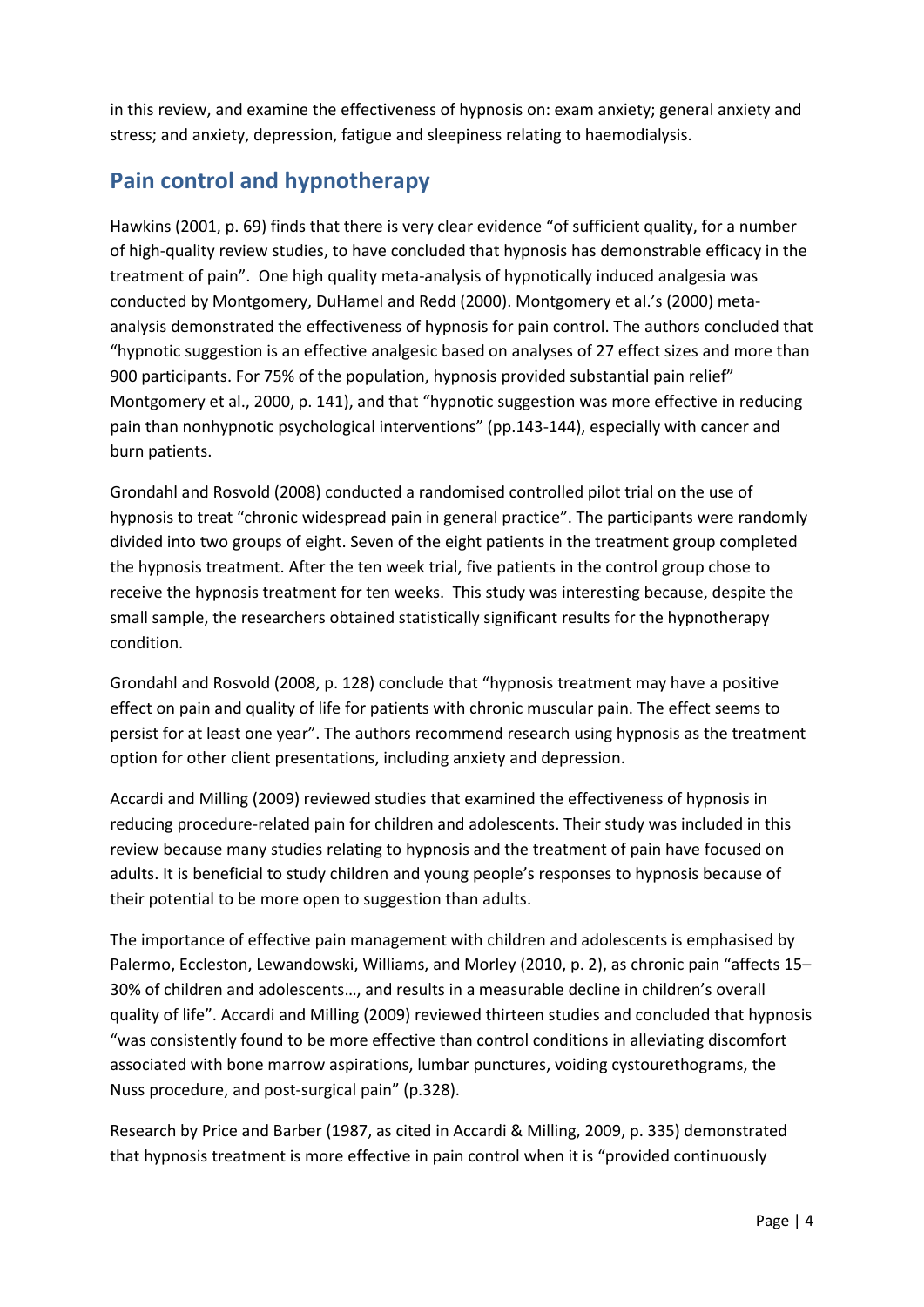throughout a pain stimulus". Hypnosis is more effective in reducing pain when it is provided concurrently with a medical procedure, rather than prior to the procedure.

Accardi and Milling (2009) focus on the potential for self-hypnosis to be very cost effective, as participants do not need to work continuously with hypnosis clinicians. However, they concluded that the evidence was mixed and that the effectiveness of self-hypnosis should be studied further.

Landolt & Milling (2011, pp. 1029-1030) reviewed the use of hypnosis for labour and delivery pain, and concluded that hypnosis tended "to outperform standard medical care and interventions that are non-hypnotic in nature in relieving pain...[and that] both hetero-hypnosis and self-hypnosis show considerable promise as interventions for managing labor and delivery pain." Thirteen controlled studies were included in the review. Landolt and Milling's (2011, p.1028 ) review supports Accardi and Milling's (2009) findings, as they concluded there was "a beneficial effect on pain" when hypnosis was provided during the labour and delivery, rather than prior to the birth. They recommend that self-hypnosis interventions are taught prior to the onset of labour so that women can use self-hypnosis during labour and delivery to reduce their pain. They also suggest that having a hypnosis practitioner present during labour will increase the beneficial effect.

Accardi and Milling (2009) identified some limitations of the research studies in their review. They stated that there was a need to randomise the allocation of participants to treatment and control groups, and to provide a manual which fully describes the interventions or scripts to be used. It was felt that if the participants chose the hypnosis treatment group that they could be more potentially predisposed to reporting positive outcomes. The manual was recommended for consistency of scripts used for hypnosis and self-hypnosis.

A Cochrane Collaboration review by Uman, Birnie, Noel, Parker, Chambers, McGrath and Kisely (2013, p. 17) concluded there is "strong evidence supporting the efficacy of distraction and hypnosis. More specifically, trials support the use of distraction for reducing pain, and hypnosis for the reduction of both pain and distress". The authors previously reviewed twenty-one studies and included an additional eighteen studies for this review. They state in the original review that "… of all of the interventions assessed hypnosis had the largest significant effect sizes across several outcomes" (Uman et al., 2013, p. 16). In their most recent systematic review, Uman et al. (2013, p. 17) again concluded that "overall, hypnosis had the largest effect sizes for reducing pain and distress during needle-related procedures". Hypnosis had been compared to distraction and cognitive behavioural therapy.

However, most of the research Uman et al. (2013) reviewed was completed by the same research group and therefore they recommend that other researchers undertake research on the effectiveness of hypnosis for comparison purposes. Although a relevant recommendation, it is important not to undermine the value of the findings of this 'same research group'. Uman et al. (2013) believe that the level of 'hypnotisability' of participants would also be a valuable variable to consider. This is an important recommendation.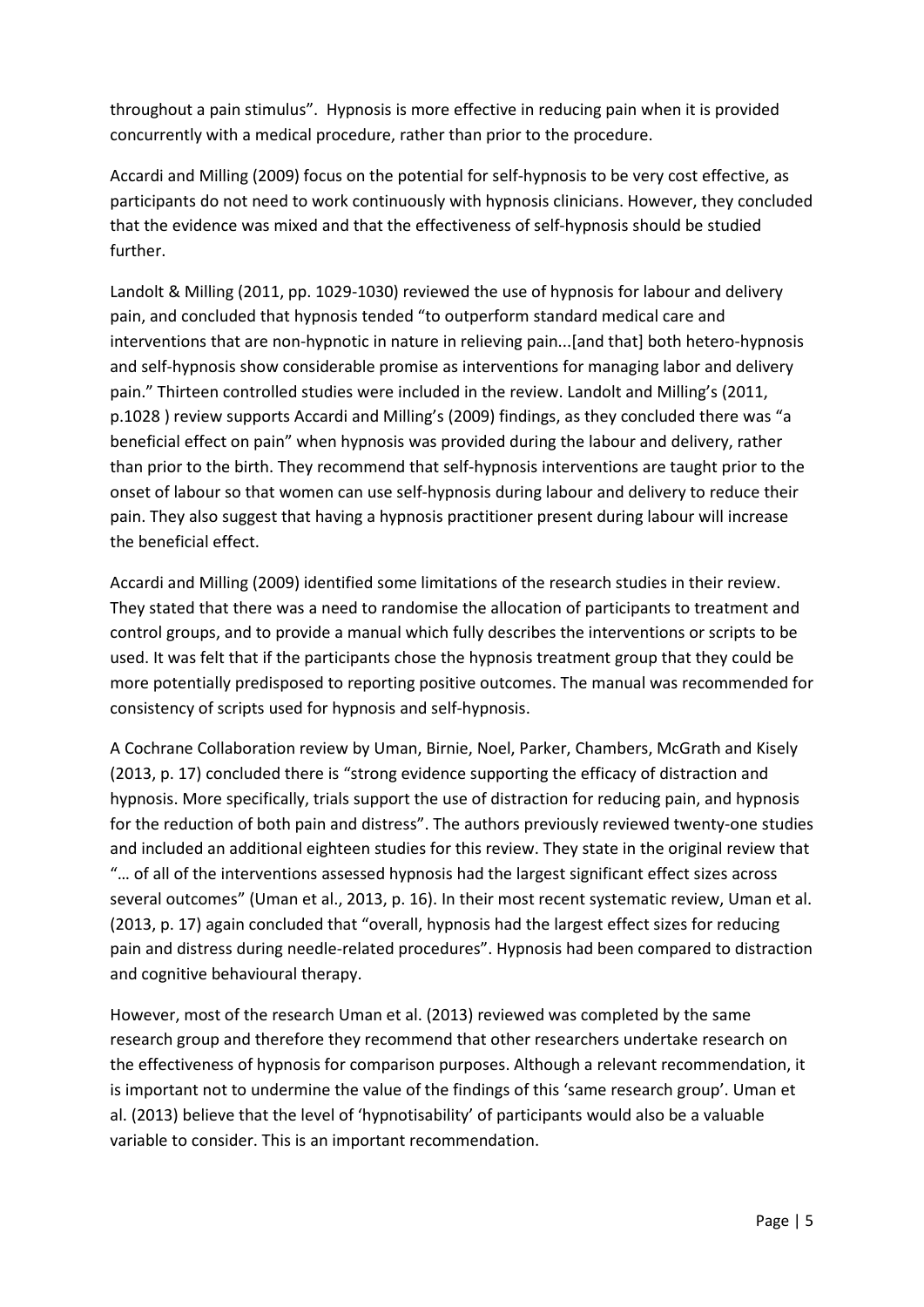Jensen & Patterson (2014) reviewed recent research findings for hypnotic approaches for chronic pain management. Although Jensen & Patterson (2014) reviewed clinical trials, rather than randomised controlled trials or meta-analyses, which may be seen as a lower level of evidence, they are included in this review because the included research studies into pain management and hypnosis are extensive, and span the period of 2001 to 2014. Jensen and Patterson (2014, p. 167) conclude that "[c]linical trials show that hypnosis is effective for reducing chronic pain, although outcomes vary between individuals". Adachi et al. (2014, p. 2) suggest that some caution is needed in accepting Jensen and Patterson's findings, as previously they had conducted only "a narrative review of the literature". However, the clinical trials reviewed by Jensen and Patterson provide stronger evidence than a narrative review as Jensen & Patterson (2014, p.168) used 'responder analysis' as they believed that "average group differences tell us little about the variability of treatment response among the individuals who receive the treatment".

Jensen and Patterson (2014) also discovered that the hypnosis treatments provide additional benefits to pain relief. The authors concluded that clinicians should "(a) include suggestions for both immediate and long-term pain relief, (b) include suggestions for benefits in addition to pain reduction, and (c) use the knowledge about the multiple benefits of hypnosis to enhance treatment outcome expectancies". (p.170) Additional benefits gained from hypnosis included "sense of well-being, a greater sense of control, improved sleep, and increased satisfaction with life" (p.174). These additional benefits add significant value to the use of hypnosis in the clinical setting.

Adachi, Fujino, Nakae, Mashimo and Sasaki (2014) conducted a meta-analysis of the active clinical use of hypnosis for chronic pain. The authors claim that, to date, their meta-analysis is the only review that focuses solely on chronic pain. Adachi et al. (2014) concluded that there was insufficient evidence regarding the effectiveness of hypnosis, over other interventions, in the treatment of headaches, however:

- When compared with nonspecific interventions including a wait-list control and a treatment as usual, hypnosis shows good efficacy for managing overall chronic pain;
- Hypnosis led to larger effect sizes when compared to other psychological interventions, including CBT, for managing non-headache chronic pain (Adachi et al., 2014, p. 21).

Adachi et al. (2014, p. 18) concluded that hypnosis can be seen as "an effective psychotherapy" for chronic pain. Despite the inconclusive results around headaches, there are positive implications for the application of hypnosis to the treatment of chronic pain conditions.

Tan, Rintala, Jensen, Fukul, Smith and Williams (2015) discovered that providing participants with two sessions of training in self-hypnosis as well as a self-hypnosis practice audio tape may be equivalent to eight sessions of hypnosis treatment. The authors felt that this would have financial as well as clinical implications.

Tan et al. (2015, p. 277) concluded that self-hypnosis was more effective than biofeedback in providing "greater reductions in pain intensity". The authors also concluded that it was possible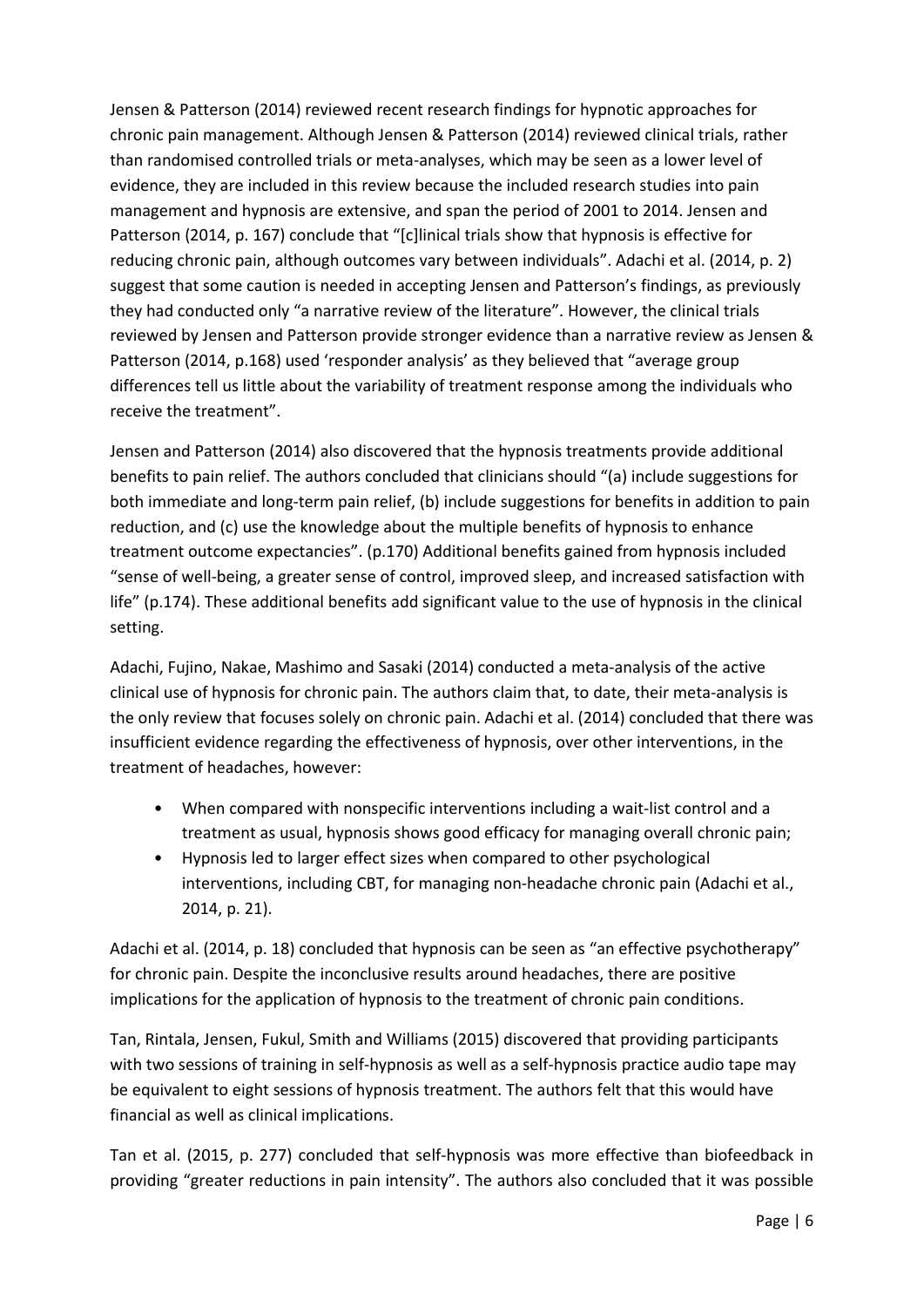to provide individual suggestions for clients within self-hypnosis and that this caters for individual differences of clients and their conditions. Tan et al. (2015, p. 279) found strong support for self-hypnosis treatment as "a viable first-line treatment for the management of CLBP [chronic low back pain]".

In conclusion, the evidence for the effectiveness of hypnosis in controlling chronic and acute pain is very positive and promising. Refer to Appendix 1 for summary tables displaying the design of these research studies; intervention; duration of intervention; number and characteristics of participants; characteristics of intervention; outcome measures; and intervention effect size.

#### **Anxiety**

Baker, Ainsworth, Torgerson and Torgerson (2009) evaluated the use of hypnosis to reduce exam anxiety. Although Baker et al. (2009) are knowledgeable in the fields of education and psychology, there is an obvious lack of expertise and limited understanding of hypnosis. For example, hypnosis is defined using a dictionary definition. However, the authors aimed to determine whether the reviewed studies provided statistically significant evidence of hypnosis being effective in reducing exam anxiety, as opposed to demonstrating their knowledge of hypnosis. Baker et al. (2009) concluded that hypnosis was moderately effective in the reduction of exam anxiety. However, they caution that the review was not helpful in determining the "optimum 'dose' of hypnotherapy or the method of delivery". (Baker et al., 2009, p. 36). Further research was recommended.

Hammond (2010, p. 271) specifically reviewed the effectiveness of hypnosis in reducing anxiety, and found there was a 'tremendous volume' of research which proves that hypnosis is very effective in the treatment of state anxiety "associated with cancer, surgery, burns and a variety of medical/dental procedures" (Hammond, 2010, p. 271), including the reduction of anxiety "associated with a variety of surgical, medical and dental procedures (e.g., incisional biopsy, venepuncture, having radiological and imaging procedures, dentistry or oral surgery)" (p. 269).

Hammond (2010) found some positive effects of hypnosis treatment for headaches, in opposition to the conclusions of Adachi et al. (2014). Hammond (2010) recommended that credentialed clinicians provide hypnosis treatments.

Untas, Chauveau, Dupre-Goudable, Kolko, Lakdja and Cazenave (2013) examined the effects of hypnosis on anxiety and other mental health conditions for people undergoing haemodialysis. They concluded that the hypnosis treatment decreased anxiety in a similar way to studies by Hammond (2010) and Yapko (2010). Although the study had no control group, they argued that "the baseline week before the hypnosis session gives a reliable measure supporting the positive effect of the intervention" (Untas et al., 2013, p. 480). Untas et al. (2013, p. 480) recommended that the hypnosis treatment be administered while patients are having dialysis in order "to enhance patient global care in nephrology". This study provides further support for the hypnosis treatment being applied at the time of medical procedures to be most effective.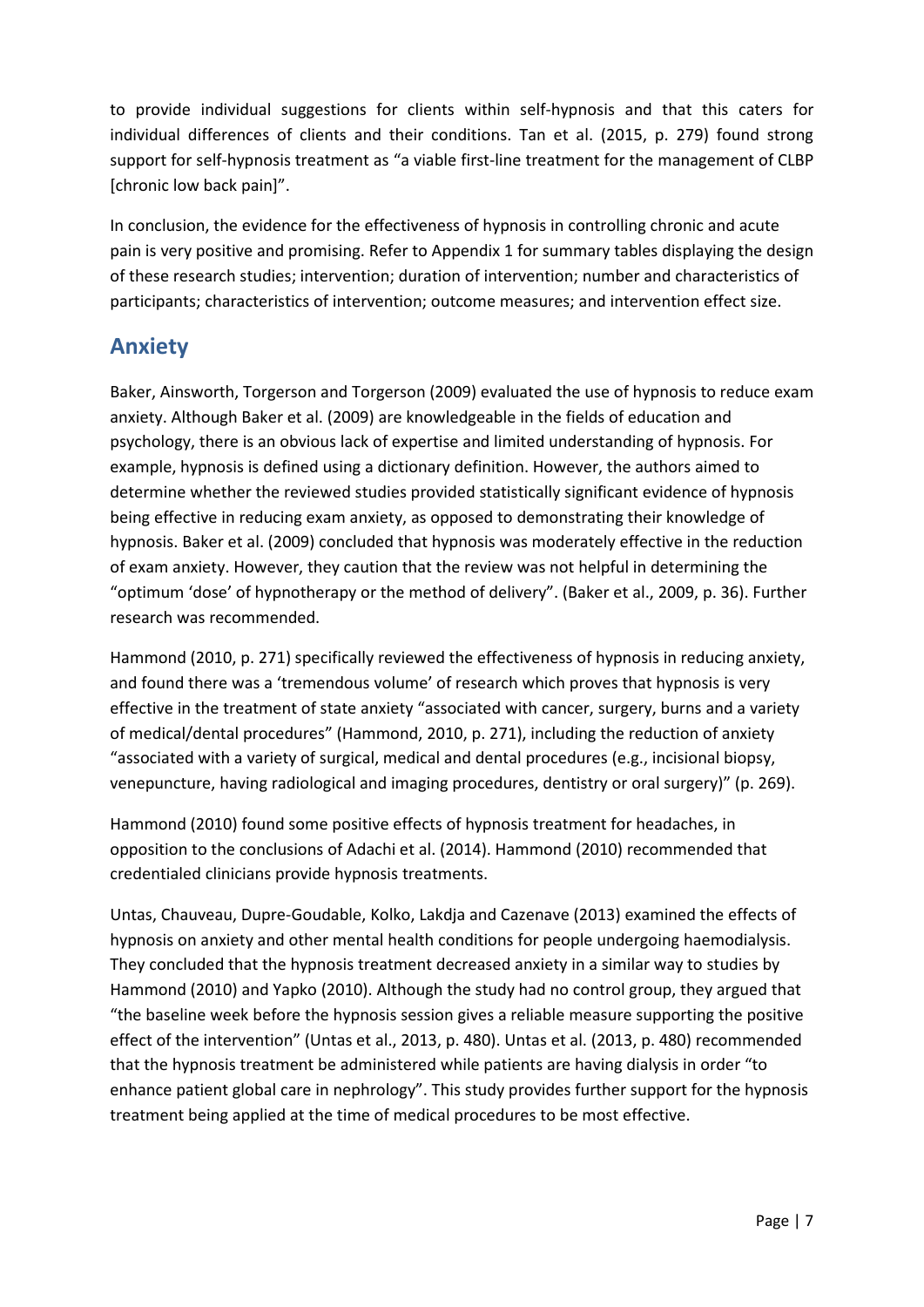#### **Recommendations for future research**

Some clear recommendations have arisen from the studies examined in this literature review, which align with this author's clinical experience. Several of the studies (for example, Adachi et al., 2014; Accardi and Milling, 2009; Jensen and Patterson, 2014; and Patterson, 2004) comment on the financial benefits of incorporating hypnosis, particularly self-hypnosis, into the treatment of pain management. These recommendations will provide direct benefits for patients and financially stretched health care systems.

Future hypnosis treatment trials are recommended, using a combination of two to three hypnosis sessions taught by credible and experienced practitioners, and coaching clients in selfhypnosis using a taped script, to be practised daily for the length of the trial. Studies not using a standard script have been criticised because of the difficulties in comparing results and replicating studies (e.g. Wark, 2008). This may have led to a tendency to overgeneralise findings even though there may have been uncertainty about the type of hypnosis intervention used. The recommendation here would be for the script or scripts to be developed by an experienced hypnotherapist to ensure consistency as well as clinical effectiveness.

Researchers will need to make decisions about the style of hypnotic suggestions used in their studies. There are two main styles of suggestions, traditional (direct), and permissive (indirect) suggestions. Direct suggestions focus clearly on pain management by encouraging participants to reduce the level of pain experienced. Indirect suggestions use metaphors and have a more narrative, and sometimes guided imagery approach, to encourage participants to reduce the level of pain experienced. Although there has been research comparing these two styles (for example, Yapko, 2012), the different outcomes for clients seem to relate to their individual preference rather than the style of suggestion used.

Some studies, for example, Grondahl and Rosvold (2008) and Hammond (2010), refer to the long-term positive effect of hypnosis treatments and in particular the use of self-hypnosis. 'Conditioning' or practice over a longer term, or what could be called 'practiced effect", can be researched in terms of levels of hypnotisability (for example, Jensen and Patterson, 2014). Generally in the reviewed research there is an acknowledgment of the impact of low, medium and high hypnotisability. Future research could discover if low and medium hypnotisable participants are able to achieve the same or similar positive impact of hypnosis, through practice, that highly hypnotisable participants achieve very early in the hypnosis treatment. Individual differences in hypnotisability obviously need to be taken into consideration. Time series studies over three to twelve months are needed to study practiced effect or conditioned response.

Sample size is also relevant for a quantitative research approach. It is important to have treatment and control groups of at least 30 participants (allowing for some drop-out) who are randomly allocated to either the treatment or control group. There was some indication by Hammond (2015) and Bernardy, Füber, Klose and Häuser (2011) that if participants tend to selfselect to enter the hypnosis treatment group then expectations of success tends to be higher, and, of course, while this indicates the power of client preference, it has the potential to impact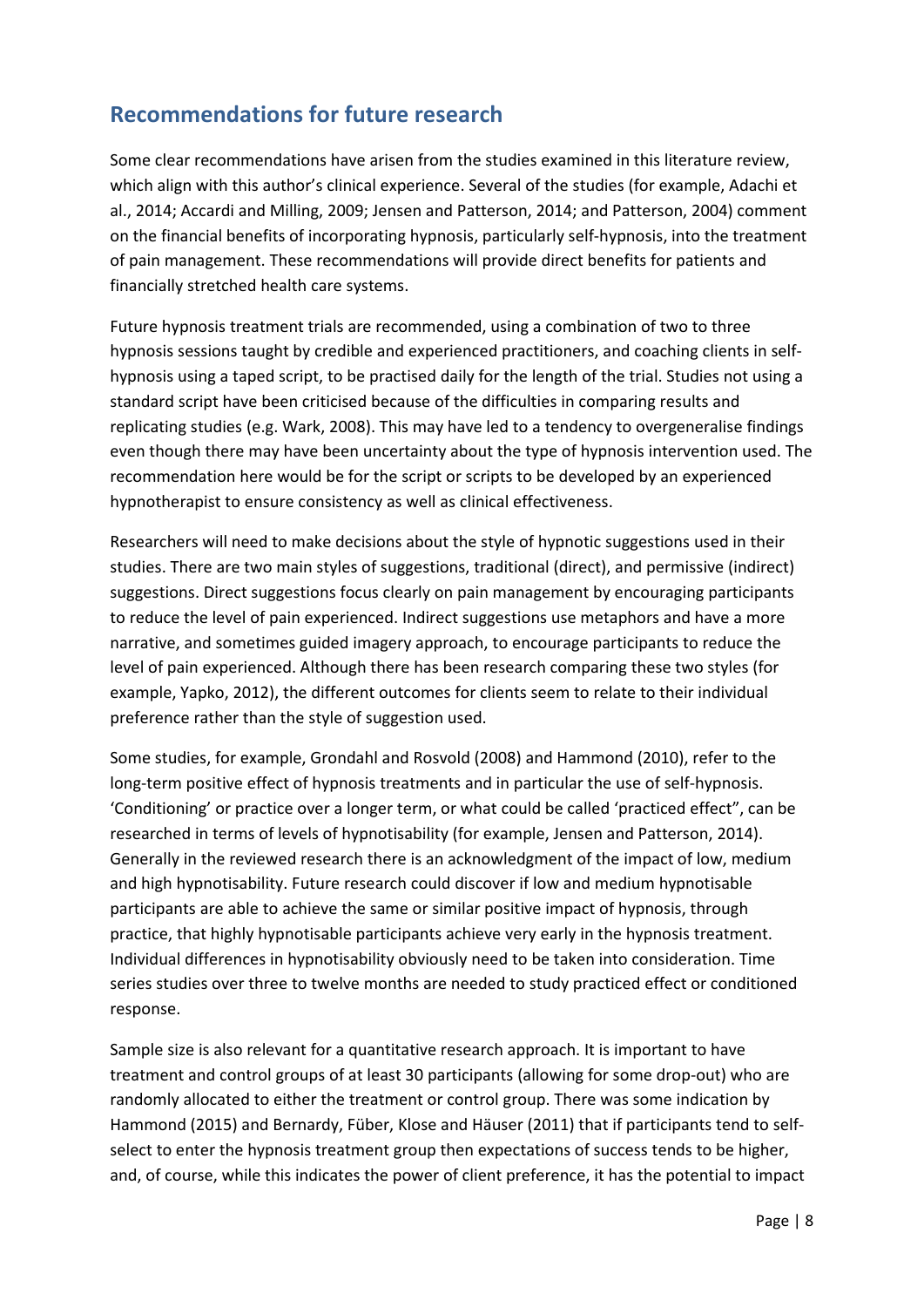the validity and reliability of results. The aim, of course, is to control as many variables as possible to ensure that the result can be attributed to the effectiveness of hypnotherapy. The researcher would need to aim to capture important subjective components to clinical hypnotherapy which impact on its effectiveness. This would include, for example, the hypnotherapist, the commitment of the participant to practise hypnosis and self-hypnosis, and the previous experience of the participant of hypnosis or meditation.

This review demonstrates that the use of hypnosis for acute and chronic pain has been researched more frequently than for anxiety. However, some studies for pain management also extend to additional benefits for the participants in reducing other symptoms such as anxiety, depression and sleep disturbance (see Accardi and Milling, 2009; Bernardy et al., 2011; Grondahl and Rosvold (2008); and Jensen and Patterson, 2014).

Most of the reviewed research studies examined individual hypnosis treatment for participants. Some involved the use of tape recordings (Adachi et al., 2014; Baker et al., 2009; and Tan et al., 2015), some used practitioners of hypnotherapy, and some a combination of these (Jensen and Patterson, 2014; and Landolt and Milling, 2011).

Accardi and Milling (2009) and Untas et al. (2013) found that the use of hypnosis during a medical procedure was more effective than hypnosis used before the procedure. This is an important consideration for future research, especially for pain control. Post-hypnotic suggestions may be given to assist clients after the clinical sessions. Further research could examine the effectiveness of post-hypnotic suggestions, as these could be routinely included as an important part of scripts for hypnosis and self-hypnosis.

#### **Conclusion**

Hypnosis is effective for pain control and the reduction of anxiety. The reviewed studies provide clear and significant evidence that participants who receive hypnosis for painful medical procedures, for the pain control of chronic or acute pain, and for the reduction of anxiety, gain moderate to large positive benefits and effects. These positive benefits have been consistently shown to continue over at least six to twelve months.

Milling (2008, pp. 174-175) argues that hypnosis "researchers are addressing new and important issues such as the biological substrates of hypnotic analgesia and virtual reality hypnosis. All in all, these are exciting times for the field and the study of hypnotic pain reduction may well have entered a golden era of research". The findings of this literature review suggest that this 'golden era' has begun, providing evidence for the effectiveness of hypnosis for pain and anxiety reduction and control. The field is open for further research on these and other areas where hypnosis has also been clinically observed to be effective.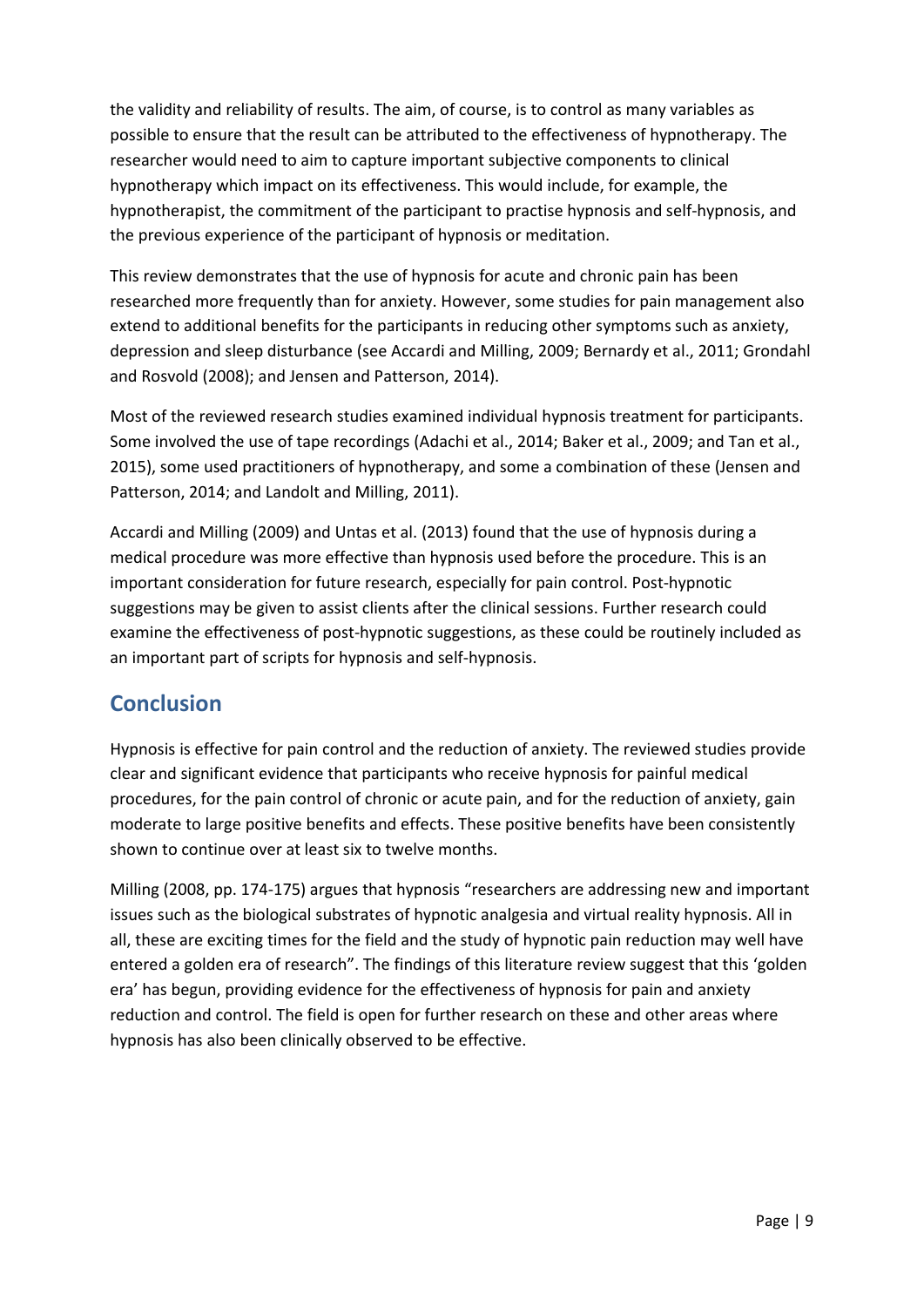#### **References**

- Accardi, M. & Milling, L .S. (2009). The effectiveness of hypnosis for reducing procedure-related pain in children and adolescents: a comprehensive methodological review. *Journal of Behavioral Medicine, 32,* 328-339. doi 10.1007/s10865-009-9207-6.
- Adachi, T., Fujino, H., Nakae, A., Mashimo, T., & Sasaki, J. (2014). A meta-analysis of hypnosis for chronic pain problems: A comparison between hypnosis, standard care, and other psychological interventions. *International Journal of Clinical and Experimental Hypnosis*, *62*(1), 1-28. doi: 10.1080/00207144.2013.841471.
- Baker, J., Ainsworth, H., Torgerson, C., & Torgerson, D. (2009). A systematic review and metaanalysis of randomised controlled trials evaluating the effect of hypnosis on exam anxiety. *Effective Education, 1*, 1, 27–41.
- Bernardy, K., Füber, N., Klose, P., & Häuser, W. (2011). Efficacy of hypnosis/guided imagery in fibromyalgia syndrome: A systematic review and meta-analysis of controlled trials. *BMC Musculoskeletal Disorders, 12,* 133-143.
- Elkins, G. R., Barabasz, A. F., Council, J. R., & Spiegel, D. (2015). Advancing research and practice: The revised APA division 30 definition of hypnosis. *American Journal of Clinical Hypnosis*, *57*, 378–385. doi: 10.1080/00029157.2015.1011465.
- Grøndahl, J. R. & Rosvold, E.O. (2008). Hypnosis as a treatment of chronic widespread pain in general practice: A randomized controlled pilot trial. *BMC Musculoskeletal Disorders, 9,* 124-130. doi:10.1186/1471-2474-9-124.
- Hammond, D. C. (2010). Hypnosis in the treatment of anxiety- and stress-related disorders. *Expert Review Newsletter, 10*(2), 263-273.
- Hammond, D. C. (2015). Defining hypnosis: An integrative, multi-factor conceptualization. *American Journal of Clinical Hypnosis*, *57*: 439–444. doi: 10.1080/00029157.2015.1011496.
- Hawkins, R. (2001). A systematic meta-review of hypnosis as an empirically supported treatment for pain. *Pain Reviews*, *1*, 47–73. doi: 10.1191/0968130201pr175ra.
- Jensen, M. P. & Patterson, D. R. (2014). Hypnotic approaches for chronic pain management: Clinical implications of recent research findings. *American Psychologist, 69*(2), 167-177. doi: 10.1037/a0035644.
- Landolt, A. S. & Milling, L. S. (2011). The efficacy of hypnosis as an intervention for labor and delivery pain: A comprehensive methodological review. *Clinical Psychology Review, 31,* 1022-1031. doi:10.1016/j.cpr.2011.06.002.
- Lynn, S. J. & Kirsch, I. (2006). *Essentials of clinical hypnosis: An evidence-based approach. Dissociation, trauma, memory, and hypnosis book series.* Washington, DC: American Psychological Association.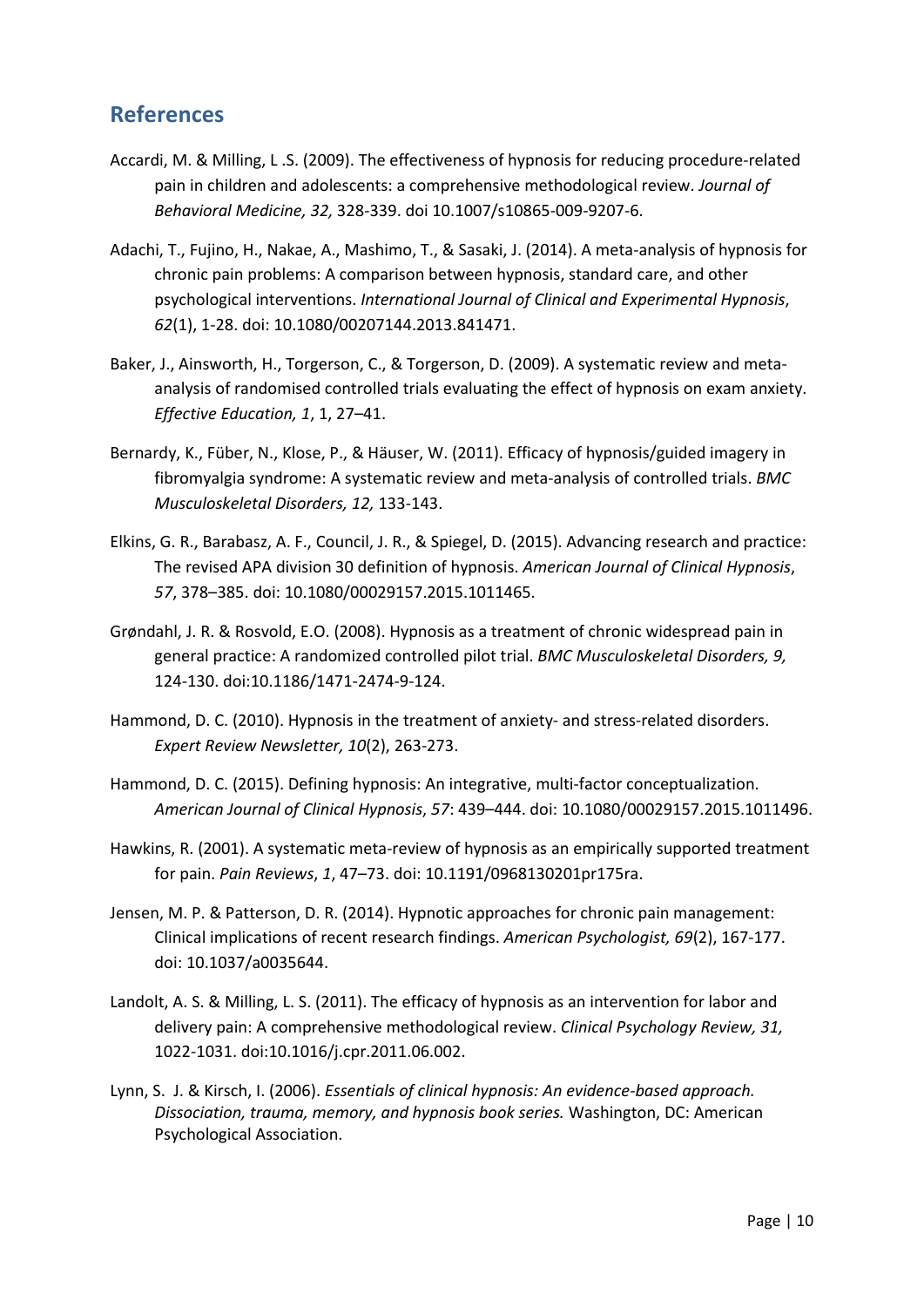- Lynn, S. J., Laurence, J-R. & Kirsch, I. (2015). Hypnosis, suggestion, and suggestibility: An integrative model. *American Journal of Clinical Hypnosis*, *57*, 314–329. doi: 10.1080/00029157.2014.976783.
- Mende, M. (2009). Hypnosis: State of the art and perspectives for the twenty-first century. *Contemporary Hypnosis, 26*(3), 179–184. doi: 10.1002/ch.383.
- Mendosa, M. E. & Capafons, A. (2009). Efficacy of clinical hypnosis: A summary of its empirical evidence. *Papeles del Psicólogo, 30*(2), 98-116*.* Retrieved from<http://www.cop.es/papeles>
- Milling, L. S. (2008). Recent developments in the study of hypnotic pain reduction: A new golden era of research? *Contemporary Hypnosis, 25*(3-4), 165–177. doi: 10.1002/ch.362.
- Montgomery, G. H., DuHamel, K. N., & Redd, W. H. (2000). A meta-analysis of hypnotically induced analgesia: How effective is hypnosis? *International Journal of Clinical and Experimental Hypnosis, 48,* 138-153. doi:10.1080/00207140008410045.
- Patterson, D. R. (2004). Treating pain with hypnosis. *Current Directions in Psychological Science, 13*(6), 252-255.
- Palermo, T. M., Eccleston, C., Lewandowski, A. S., Williams, A. C. de C., & Morley, S. (2010). Randomized controlled trials of psychological therapies for management of chronic pain in children and adolescents: An updated meta-analytic review. *Pain, 148*(3), 387-397. doi:10.1016/j.pain.2009.10.004.
- Spiegel, D. (2013) Tranceformations: Hypnosis in brain and body. *Depression and Anxiety, 30,* 342–352*.*
- Tan, G., Rintala, D. H., Jensen, M. P., Fukul, T., Smith, D., & Williams, W. (2015). A randomized controlled trial of hypnosis compared with biofeedback for adults with chronic low back pain. *European Journal of Pain, 19,* 271-280. doi:10.1002/ejp.545.
- Uman, L. S., Birnie, K. A., Noel, M., Parker, J. A., Chambers, C. T, McGrath, P. J., & Kisely, S. R.(2013). Psychological interventions for needle-related procedural pain and distress in children and adolescents. *Cochrane Database of Systematic Reviews, 10*, 1-135. doi: 10.1002/14651858.CD005179.pub3.
- Untas, A., Chauveau, P., Dupre-Goudable, C., Kolko, A., Lakdja, F., & Cazenave, N. (2013). The effects of hypnosis on anxiety, depression, fatigue, and sleepiness in people undergoing hemodialysis: A clinical report. *International Journal of Clinical and Experimental Hypnosis*, *61*(4), 475-483. doi: 10.1080/00207144.2013.810485.
- Wark, D. M. (2008). What we can do with hypnosis: A brief note. *American Journal of Clinical Hypnosis, 51*(1), 29-36. ProQuest Psychology Journals.
- Weisberg, M. B. (2008). Fifty years of hypnosis in medicine and clinical health psychology: A synthesis of cultural crosscurrents. *American Journal of Clinical Hypnosis, 51*(1), 13-27.
- Yapko, M. (2012). *Trancework: An introduction to the practice of clinical hypnosis*. New York, NY: Routledge.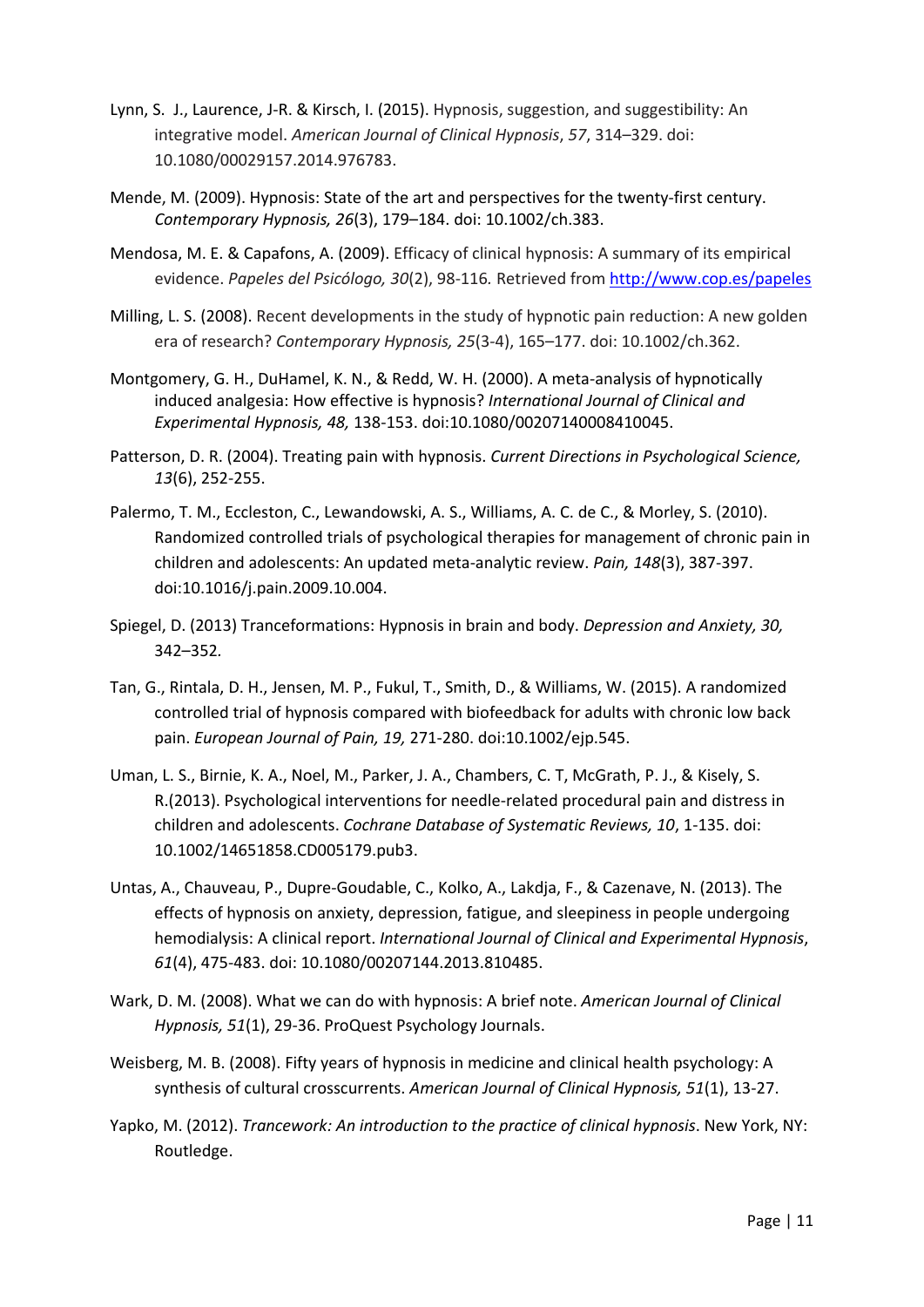#### **Appendix 1: Summary tables of literature review studies**

**Table 1: Hypnosis and Pain Control**

| Author/s, Year of<br><b>Publication &amp; Study</b><br><b>Name</b>                                                                                                                                 | Design                                                                                                                                                                | <b>Name of intervention</b>                                                                                                                                                                                                                                                                     | <b>Duration of</b><br>intervention | No and<br>characteristics of<br>participants                                        | <b>Characteristics of</b><br>intervention                                                                                                                                                                                                                                                                                                                                                                                                                          | <b>Outcome measures</b>                                                                                                                        | <b>Intervention effect size</b>                                                                                                                                                                                                                                 |
|----------------------------------------------------------------------------------------------------------------------------------------------------------------------------------------------------|-----------------------------------------------------------------------------------------------------------------------------------------------------------------------|-------------------------------------------------------------------------------------------------------------------------------------------------------------------------------------------------------------------------------------------------------------------------------------------------|------------------------------------|-------------------------------------------------------------------------------------|--------------------------------------------------------------------------------------------------------------------------------------------------------------------------------------------------------------------------------------------------------------------------------------------------------------------------------------------------------------------------------------------------------------------------------------------------------------------|------------------------------------------------------------------------------------------------------------------------------------------------|-----------------------------------------------------------------------------------------------------------------------------------------------------------------------------------------------------------------------------------------------------------------|
| Grondahl, J R. & Rosvold,<br>E. O. (2008). Hypnosis as<br>a treatment of chronic<br>widespread pain in<br>general practice: A<br>randomized controlled<br>pilot trial.                             | Randomised control<br>study                                                                                                                                           | Standardised hypnosis<br>treatment focusing on<br>ego-strengthening,<br>relaxation, releasing<br>muscular tension and<br>increasing self-efficacy.                                                                                                                                              | 10 weeks                           | 16 patients with<br>chronic widespread<br>pain (CWP)                                | Eight patients were<br>randomly placed into a<br>treatment group (seven<br>completed) and a control<br>group. After the control<br>period, five of the patients in<br>the control group also<br>received treatment. In total<br>12 patients completed the<br>treatment sessions. The<br>intervention group went<br>through a standardised<br>hypnosis treatment with ten<br>consecutive therapeutic<br>sessions once a week, each<br>lasting for about 30 minutes. | Questionnaire - 25 items pre-<br>and post-intervention<br>Data analysis (T-tests) with<br>SPSS version 12. P-value was<br>set to $p \leq 0.05$ | Some effect from small<br>numbers, but statistically<br>significant results were<br>obtained.                                                                                                                                                                   |
| Accardi, M. C. & Milling, L.<br>S. (2009). The<br>effectiveness of hypnosis<br>for reducing procedure-<br>related pain in children<br>and adolescents: a<br>comprehensive<br>methodological review | Between-subjects or<br>mixed model design<br>review                                                                                                                   | Hypnotic or hypnotic-<br>like intervention for pain<br>was compared with at<br>least one alternative<br>intervention, or a<br>placebo, attention,<br>standard care, or no-<br>treatment control<br>condition in reducing<br>procedure-related pain -<br>13 clinical pain studies<br>were chosen | Not stated                         | Range from 10 to 80<br>children (under 19<br>years old) in the 13<br>studies        | Hypnosis versus control<br>conditions; distraction; or<br>cognitive-behavioural<br>intervention                                                                                                                                                                                                                                                                                                                                                                    | PBRS-r scale, rating of anxiety<br>(nurse- related), pain (patient-<br>rated) and fear (patient-rated)                                         | There were some<br>inconclusive results gained in<br>studies with either low<br>numbers or no control<br>group. A significant positive<br>effect on reported pain was<br>observed from the self-<br>reports of participants in the<br>hypnosis treatment group. |
| Landolt, A. S. & Milling, L<br>.S. (2011). The efficacy of<br>hypnosis as an<br>intervention for labor and<br>delivery pain: A<br>comprehensive<br>methodological review                           | Comprehensive<br>methodological<br>review included:<br>between- subjects<br>or mixed model<br>design with a<br>summary of<br>controlled studies<br>on the efficacy of | Hypnosis                                                                                                                                                                                                                                                                                        | 160-240 hours                      | 77 pregnant women<br>- hypnosis group<br>3249 pregnant<br>women in control<br>group | Hypnosis versus standard<br>medical care - Four 40 to 60<br>minute hypnosis training<br>sessions after 35 weeks<br>gestation<br>Hypnosis versus supportive<br>counselling - two 90-minute<br>training sessions at 32 and                                                                                                                                                                                                                                           | Pain measures - combination<br>of reporting on the use of<br>Epidural analgesia, Analgesic<br>medication, Nurse and Self<br>rating of pain     | Smallest study had 16<br>participants, but significant<br>results were achieved for the<br>reduction of pain in labour<br>and delivery for women who<br>had the hypnosis<br>preparation.                                                                        |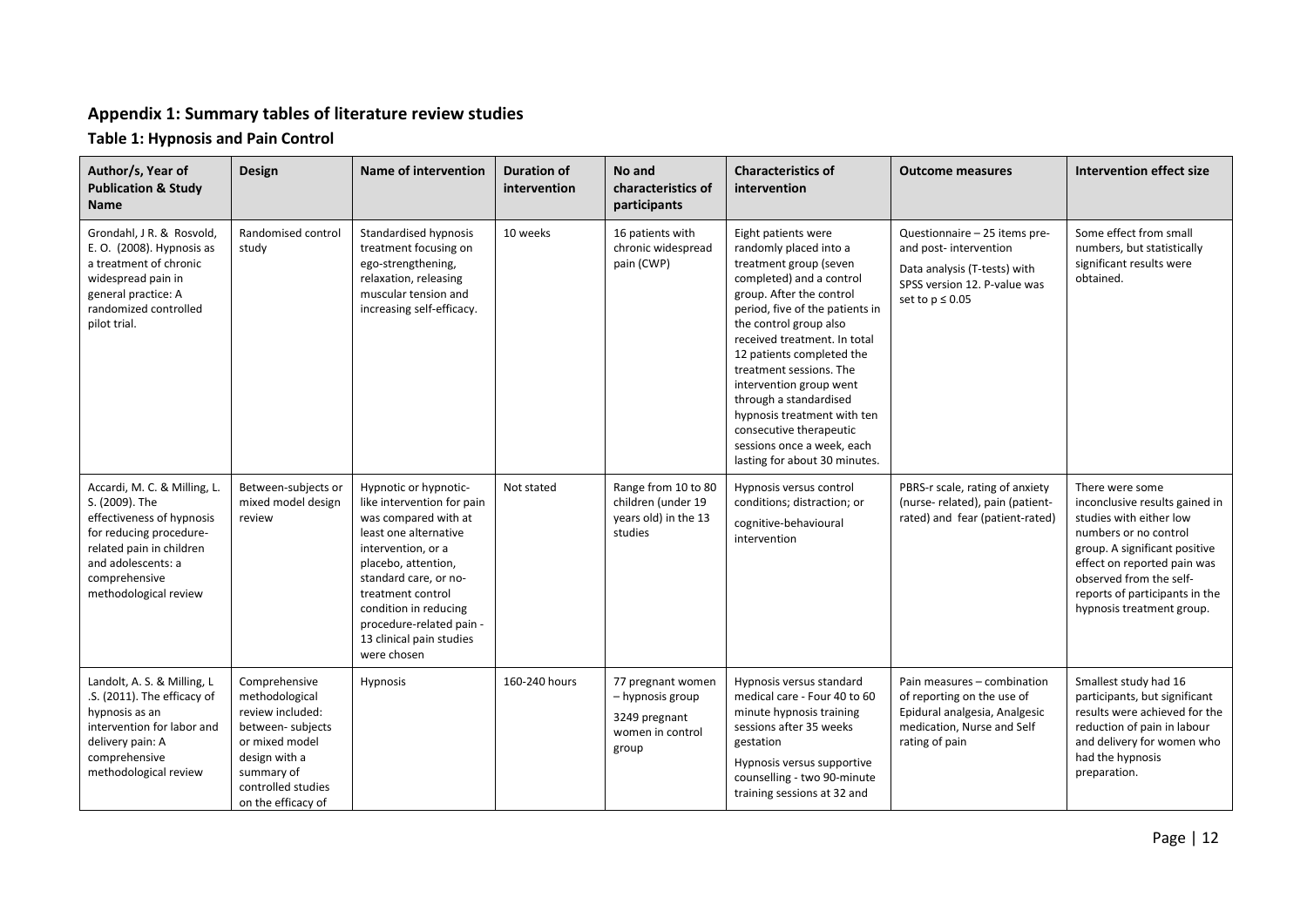| Author/s, Year of<br><b>Publication &amp; Study</b><br><b>Name</b>                                                                                                                                                                                    | Design                                                | <b>Name of intervention</b>    | <b>Duration of</b><br>intervention                                                                                                                      | No and<br>characteristics of<br>participants                                                                                                                                                                   | <b>Characteristics of</b><br>intervention                                                                                                                                                                                                                                                                                                                                                               | <b>Outcome measures</b>                                                                                                                                                                                                                                                                                                                                                                                                                | <b>Intervention effect size</b>                                                                                                                                                                                                     |
|-------------------------------------------------------------------------------------------------------------------------------------------------------------------------------------------------------------------------------------------------------|-------------------------------------------------------|--------------------------------|---------------------------------------------------------------------------------------------------------------------------------------------------------|----------------------------------------------------------------------------------------------------------------------------------------------------------------------------------------------------------------|---------------------------------------------------------------------------------------------------------------------------------------------------------------------------------------------------------------------------------------------------------------------------------------------------------------------------------------------------------------------------------------------------------|----------------------------------------------------------------------------------------------------------------------------------------------------------------------------------------------------------------------------------------------------------------------------------------------------------------------------------------------------------------------------------------------------------------------------------------|-------------------------------------------------------------------------------------------------------------------------------------------------------------------------------------------------------------------------------------|
|                                                                                                                                                                                                                                                       | hypnosis for<br>reducing labour and<br>delivery pain. |                                |                                                                                                                                                         |                                                                                                                                                                                                                | 34 weeks gestation -<br>hypnosis group taught the<br>use self-hypnosis and glove<br>anaesthesia Supportive<br>counselling group was<br>instructed about childbirth.<br>(p.1025)                                                                                                                                                                                                                         |                                                                                                                                                                                                                                                                                                                                                                                                                                        |                                                                                                                                                                                                                                     |
| Uman, L. S., Birnie, K. A.,<br>Noel, M., Parker, J. A.,<br>Chambers, C. T, McGrath,<br>P. J. & Kisely, S. R. (2013).<br>Psychological<br>interventions for needle-<br>related procedural pain<br>and distress in children<br>and adolescents (Review) | Randomised<br>controlled trials                       | Hypnosis                       | In general, one<br>session before<br>procedure with<br>practitioner<br>including training<br>the children in<br>hypnosis and<br>hypnotic<br>techniques. | 176 - 193 children<br>receiving various<br>types of injections                                                                                                                                                 | Interventions included:<br>three-step Ericksonian<br>procedure;<br>hypnosis and self-hypnosis;<br>use of suggestions, e.g.<br>'developing a sense of<br>mastery and control'<br>regarding needle<br>experiences; patient well-<br>being; analgesic suggestions<br>including glove anaesthesia.<br>Post-hypnotic suggestions.<br>Favourite stories including<br>'hypnotic suggestions and<br>reframing'. | For each intervention the<br>following seven outcomes<br>were separately assessed.<br>a) Pain: self-reports.<br>b) Pain: observer global<br>reports.<br>c) Pain: behavioural measures.<br>d) Distress: self-reports.<br>e) Distress: observer global<br>reports.<br>f) Distress: behavioural<br>measures.<br>g) Physiological measures: each<br>physiological outcome (e.g.<br>heart rate, blood pressure)<br>(Uman et al., 2013, p.8) | Five or more participants in a<br>study were included by<br>authors. Strong evidence<br>supporting the efficacy of<br>hypnosis for needle-related<br>pain and distress in children<br>and adolescents. (Uman et<br>al., 2013, p. 2) |
| Jensen, M. P. & Patterson,<br>D. R. (2014). Hypnotic<br>approaches for chronic<br>pain management: Clinical<br>implications of recent<br>research findings                                                                                            | <b>Clinical Trials</b>                                | Hypnosis and self-<br>hypnosis | Six plus sessions<br>of hypnosis over<br>12 months plus<br>daily practice of<br>self-hypnosis or<br>10 sessions of<br>self-hypnosis<br>training.        | 47-82 patients with<br>migraines or with<br>diagnoses related to<br>physical disability<br>which included<br>chronic pain                                                                                      | Self-hypnosis was taught to<br>participants with the aim of<br>helping them reduce daily<br>pain intensity.                                                                                                                                                                                                                                                                                             | Responder analysis<br>Patients provided a description<br>of positive and negative effects<br>of hypnosis over treatment<br>time.                                                                                                                                                                                                                                                                                                       | Responder analysis was used<br>rather than group averages,<br>when statistically significant<br>effects were found. Authors<br>believed this would offset<br>skewed results when sample<br>size was small.                          |
| Adachi, T., Fujino, H.,<br>Nakae, A., Mashimo, T. &<br>Sasaki, J. (2014).<br>A meta-analysis of<br>hypnosis for chronic pain<br>problems: A comparison<br>between hypnosis,<br>standard care, and other<br>psychological                              | Meta-analysis                                         | Hypnosis                       | 3 to 12 sessions -<br>each lasting<br>between 30 to 90<br>minutes                                                                                       | 22-157 participants<br>with chronic pain<br>including:<br>fibromyalgia,<br>headache, irritable<br>bowel syndrome,<br>multiple sclerosis,<br>non-cardiac chest<br>pain, orofacial pain,<br>osteoarthritis pain, | Within the majority of the 12<br>studies participants listened<br>to tapes for the hypnosis<br>interventions. These<br>interventions included:<br>progressive muscle<br>relaxation; self-hypnosis; and<br>visualising a safe,<br>comfortable place.                                                                                                                                                     | Numerical rating scale (NRS) or<br>used 5- to 11-point Likert<br>scales or Visual analogue scale<br>(VAS) to quantify pain.<br>Questionnaires assessed<br>psychological symptoms (e.g.,<br>the Self-Rating Depression<br>Scale, Zung, 1965; the State-<br>Trait Anxiety Inventory,                                                                                                                                                     | Effect size analysis indicated<br>that hypnosis was more<br>effective than other<br>psychological interventions<br>for a non-headache group.(<br>Adachi et al., 2014, p.18)                                                         |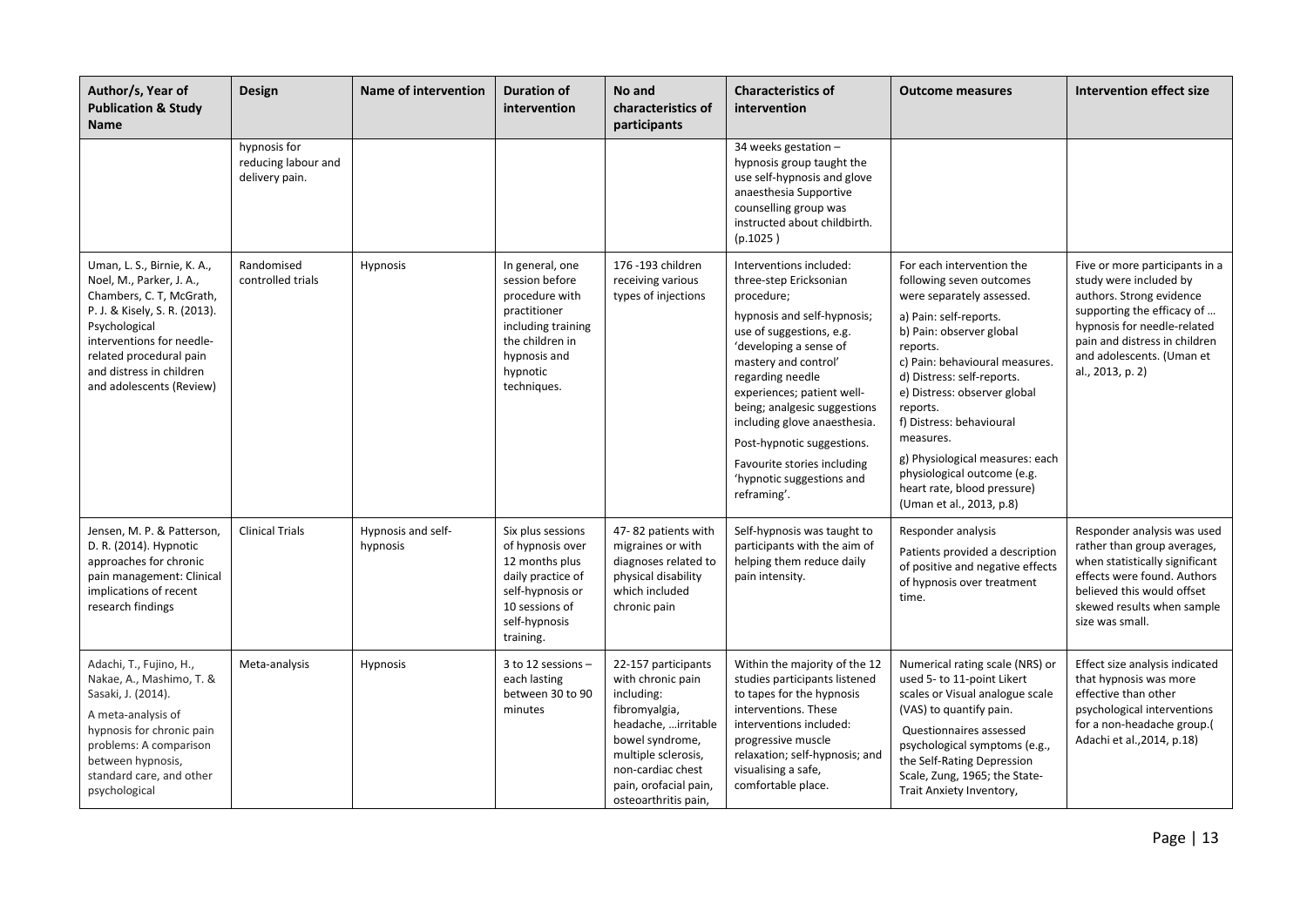| Author/s, Year of<br><b>Publication &amp; Study</b><br>Name                                                                                                                                                          | Design                                                   | <b>Name of intervention</b>                                                                                                                                                                                                                                                                                                                                                                                                                                                                                                                                                      | <b>Duration of</b><br>intervention | No and<br>characteristics of<br>participants                                                                                 | <b>Characteristics of</b><br>intervention                                                                                                                                                                                                                                                                                                                                                                                                                                                                                                                                                      | <b>Outcome measures</b>                                                                                                                                                                                                                                                                                                                                                                                                                                                                                                                                                                                    | <b>Intervention effect size</b>                                                                                                                                                                                                                                                                                                                                                                                                                                                                                                                                                                                                                                                                                                           |
|----------------------------------------------------------------------------------------------------------------------------------------------------------------------------------------------------------------------|----------------------------------------------------------|----------------------------------------------------------------------------------------------------------------------------------------------------------------------------------------------------------------------------------------------------------------------------------------------------------------------------------------------------------------------------------------------------------------------------------------------------------------------------------------------------------------------------------------------------------------------------------|------------------------------------|------------------------------------------------------------------------------------------------------------------------------|------------------------------------------------------------------------------------------------------------------------------------------------------------------------------------------------------------------------------------------------------------------------------------------------------------------------------------------------------------------------------------------------------------------------------------------------------------------------------------------------------------------------------------------------------------------------------------------------|------------------------------------------------------------------------------------------------------------------------------------------------------------------------------------------------------------------------------------------------------------------------------------------------------------------------------------------------------------------------------------------------------------------------------------------------------------------------------------------------------------------------------------------------------------------------------------------------------------|-------------------------------------------------------------------------------------------------------------------------------------------------------------------------------------------------------------------------------------------------------------------------------------------------------------------------------------------------------------------------------------------------------------------------------------------------------------------------------------------------------------------------------------------------------------------------------------------------------------------------------------------------------------------------------------------------------------------------------------------|
| interventions.                                                                                                                                                                                                       |                                                          |                                                                                                                                                                                                                                                                                                                                                                                                                                                                                                                                                                                  |                                    | spinal cord injury,<br>temporomandibular<br>disorders, and other<br>forms of chronic<br>pain). (Adachi et al.,<br>2014, p.4) |                                                                                                                                                                                                                                                                                                                                                                                                                                                                                                                                                                                                | Spielberger, Gorsuch, &<br>Lushene, 1970; the 90-item<br>version of Symptom Check List,<br>Derogatis, Lipman, & Covi,<br>1973). (p.5)<br>Hypnotizability and treatment<br>expectancy were mostly<br>reported.<br>Other outcome indicators<br>included pain interference,<br>pain coping strategy, quality of<br>life, sleep quality, perceived<br>control over pain, and capacity<br>for mental imagery (Adachi et<br>al., 2014, p.5)                                                                                                                                                                      |                                                                                                                                                                                                                                                                                                                                                                                                                                                                                                                                                                                                                                                                                                                                           |
| Tan, G., Rintala, D. H.,<br>Jensen, M. P., Fukul, T.,<br>Smith, D. and Williams, W.<br>(2015). A randomized<br>controlled trial<br>of hypnosis compared with<br>biofeedback for adults with<br>chronic low back pain | Randomised, single-<br>blind, four-group<br>design study | Standard relaxation<br>induction followed by 7<br>suggestions in the first 2<br>sessions of treatment.<br>The hypnotic<br>suggestions focused on<br>deep relaxation, sensory<br>substitution, pain<br>intensity reduction,<br>imagined anesthesia,<br>decreased pain<br>unpleasantness,<br>managing breakthrough<br>pain and post-hypnotic<br>suggestions for effective<br>self- hypnosis. Each<br>subject was allowed to<br>pick 2 favourite<br>suggestions to<br>individualize their<br>hypnotic scripts<br>repeated to them for<br>sessions 2-8. (Tan et al.,<br>2015, p.274) | 8 weeks                            | 100 veterans with<br>chronic low back<br>pain                                                                                | The four treatment<br>conditions were (1) eight<br>therapist-guided sessions of<br>self-hypnosis training<br>without recommendations<br>for practice (HYP-8); (2) eight<br>therapist guided sessions of<br>self-hypnosis training with<br>recommendations for<br>practice (HYP-PRAC-8); (3)<br>two therapist-guided<br>sessions of self-hypnosis<br>training with<br>recommendations for<br>practice (HYP-PRAC-2) plus<br>six brief, weekly telephone<br>calls; and (4) eight sessions<br>of sEMG biofeedback-<br>assisted relaxation training<br>(BIO-8) that served as the<br>control group. | Outcome measures completed<br>at pre- and post-treatment and<br>at 6-month follow-up included<br>a modified version of the Brief<br>Pain Inventory (Tyler et al.,<br>2002) to assess pain intensity<br>and pain interference and the<br>Pittsburgh Sleep Quality Index<br>(Buysse et al., 1989). Outcome<br>predictors included global<br>hypnotizability assessed at pre-<br>treatment using the 5-item<br><b>Stanford Clinical</b><br>Hypnotizability Scale (Hilgard<br>and Hilgard, 1994) and amount<br>of self-hypnosis practice<br>assessed by participant diaries.<br>(Tan et al., 2015, pp.273-274) | Although there were<br>clinically meaningful<br>reductions in pain intensity,<br>there was a high dropout<br>rate in the 4 treatment<br>conditions.<br>With the hypnosis groups<br>combined compared with<br>the biofeedback group, it<br>was found that the paired t-<br>tests for within-group<br>change indicated that both<br>groups had significant<br>improvements in all three<br>outcome measures from pre-<br>to post-treatment. There<br>were large effect sizes<br>(Cohen's ds) for pain<br>intensity and interference<br>for the ALL-HYP group and<br>medium effect sizes for the<br>BIO-8 group (as per Cohen,<br>1988). For sleep quality, the<br>effect sizes were medium for<br>both groups. (Tan et al.,<br>2015, p.274) |